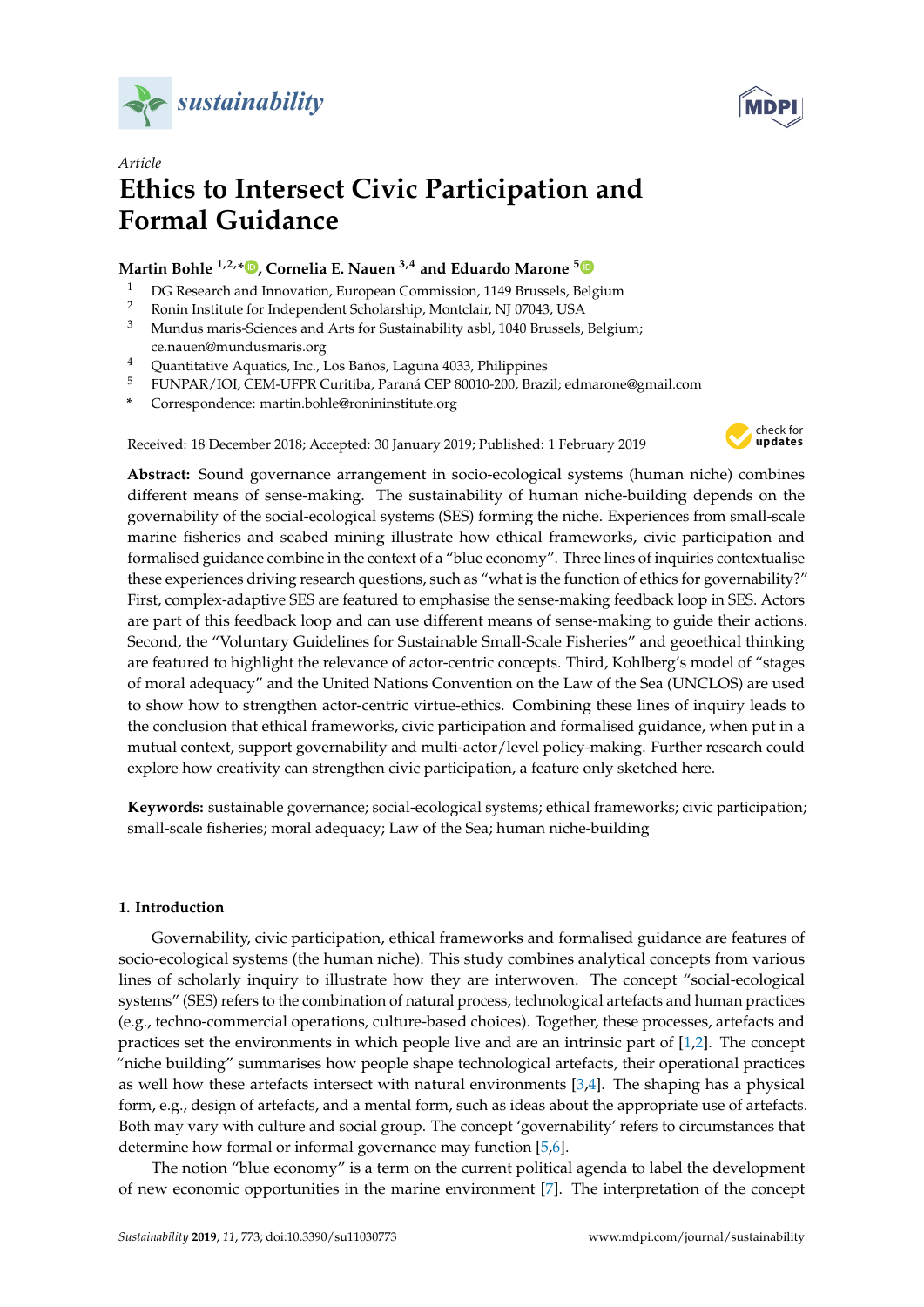shows considerable plasticity which does not always align with the Sustainable Development Goals (SDGs) adopted by the UN General Assembly in 2015. The "blue" techno-commercial operations in the marine environment are embedded in global supply-chains and are subject to multi-level regulation/management. These features likely cause that marine "social-ecological systems" exhibit "complex-adaptive" dynamics [\[8\]](#page-12-7), and therefore require modes of governance that account for the complexity and the inherent unpredictability [\[9,](#page-12-8)[10\]](#page-12-9). People (or human agents, stakeholders), institutions (or governments, governance arrangements) and corporations and civil society organisations together co-shape complex-adaptive socio-ecological systems [\[11–](#page-12-10)[13\]](#page-12-11). People act (or react) as an intrinsic part of these systems and patterns. Practices on how to design and implement production systems and consumption patterns are the key means to co-shape. When shaping the "human niche", people and institutions are entangled in a process on how to make sense of their activities. As such, they provide an essential feedback loop within the complex-adaptive social-ecological systems ("human niche").

This paper illustrates how ethical frameworks, civic participation and formalised guidance intersect in social-ecological systems (SES) to frame formal and informal governance arrangements. The analytical, conceptual framework on which the paper is founded, complex-adaptive SES, is outlined in Section [2.](#page-1-0) A simple three-component description of SES is sketched to situate the action of human agents and the underpinning sense-making in one distinct component; the latter includes ethical frameworks, civic participation and formalised guidance. Small-scale fisheries and seabed mining serve as examples (Section [3\)](#page-3-0). They offer a spread of configurations of economic agents, institutions and guidance, although they are focused on the marine environment. The discussion (Section [4\)](#page-7-0) contextualises the examples, drawing on practical experiences and conceptual approaches, and casts a light on the operational role of actor-centric virtue-ethics in complex-adaptive SES. It emerges from the probing that active civic participation is relevant for effective governance. This insight leads to research questions (Section [4\)](#page-7-0) about why creativity is enabling civic participation, and how such enabling could be functional to further the combined use of ethical frameworks and formalised knowledge for improved governability of complex-adaptive SES; features that are sketched in the present paper, only.

#### <span id="page-1-0"></span>**2. A Conceptual Framework: Complex-Adaptive Social-Ecological Systems**

Social-ecological systems are composite systems of interacting natural and societal processes. The following section describes means of sense-making as an intrinsic part of a given SES. Also, the conceptual description shall show how to situate the feedback loop between the sense-making of an agent and actions in a distinct component of a given SES. It generates understanding that sense-making means are dynamical system features that may evolve as part of system dynamics.

Social-ecological systems may be of a bewildering diversity that easily eclipses commonalities among them. Hence, classifying them facilitates to identify commonalities [\[1,](#page-12-0)[14\]](#page-12-12).

Complex-adaptive systems (Table [1\)](#page-2-0) challenge the capability of the human agent to make sense of the system behaviour and to act appropriately because often these systems change simultaneously at various scales, coupled with cascading cause–effects relations [\[1,](#page-12-0)[2,](#page-12-1)[15–](#page-12-13)[17\]](#page-13-0). Therefore, complex-adaptive SES bind agents in a joint struggle for control [\[18–](#page-13-1)[21\]](#page-13-2). Hence, the notion "wickedness" may reflect appropriately the perceptions of human agents operating within a complex-adaptive SES.

For the subject of this paper, a simple, conceptual description of SES is sought, which uses a material-semiotic approach [\[22\]](#page-13-3). The description shall highlight how to situate human agency within an SES. A most-simple, two-component description of an SES could be "human systems and practices" and "natural systems and processes". A three-component description of an SES could be "intersection of human and natural systems", "human systems and practices" and "natural systems and processes".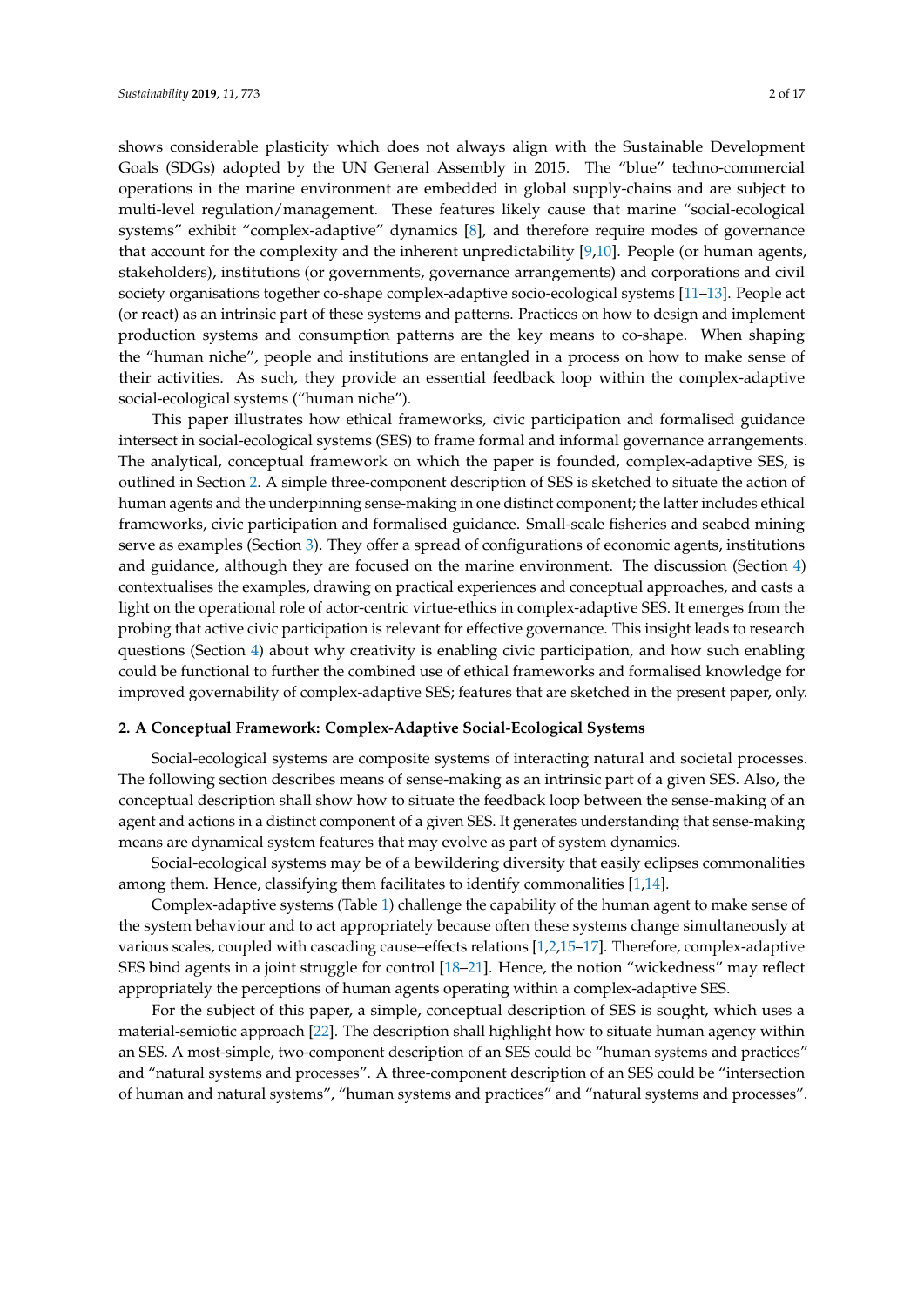Non-linearity Amplifying dynamic

interactions.

<span id="page-2-0"></span>

| Feature               | Description                                     | Effect                                                                                                                                                                           |
|-----------------------|-------------------------------------------------|----------------------------------------------------------------------------------------------------------------------------------------------------------------------------------|
| Networked causes      | Multiple, parallel<br>cause-and-effect pathways | Local and system-wide behavioural patterns                                                                                                                                       |
| Input/output relation | Not proportionally related                      | Minor changes in a controlling driver can cause rapid,<br>system-wide behaviour/significant changes in the controlling<br>driver may cause slow and limited system-wide response |
| Structure             | Structural parts are<br>multi-functional        | Different structural parts may perform the same function/the<br>same structure can perform various functions                                                                     |
|                       | Amplifying demands                              | Minor inputs may trigger cascades of significant effects that                                                                                                                    |

cause surprise and uncertainty/local interventions may

modulate system-wide organisation

|  | Table 1. Dynamic characteristics of complex-adaptive systems; adapted from Reference [2]. |  |  |  |
|--|-------------------------------------------------------------------------------------------|--|--|--|
|--|-------------------------------------------------------------------------------------------|--|--|--|

A two-component description of an SES is a dichotomy even if components are described as "fuzzy sets" [\[23\]](#page-13-4). The component "human systems and practices" could be associated with the "human-built technosphere" [\[24](#page-13-5)[–26\]](#page-13-6); for example, the global supply-chain of mineral resource extraction systems. The technosphere would include, for example, the technological artefacts (e.g., machines, chemical processes, logistics) and socio-economic human-dominated institutions (e.g., corporations, regulators, civil society organisations (CSOs)). The second component, "natural systems and processes", would include the abiotic or biotic systems of physical objects, which are perceived as distinct from the "technosphere".

The dichotomy leads to difficult choices; for example, within what component to place aquaculture practices how to treat fish? Would extensive aquaculture relying heavily on the natural productivity of aquatic ecosystems be part of "natural systems and processes" and intensive salmon cage culture be part of the "human systems and practices"? For a three-component description of a SES, the component "intersection of human and natural systems" would include the technical means to grow aquatic organisms and the practices how to treat them.

When using a three-component description of a given SES, the term "intersection" in the notion "intersection of human and natural systems" represents two processes. First, it describes that the "artefacts of the technosphere" and "natural physical objects" interact in the physical sphere (of space and time) according to the laws of nature. Second, it describes the intellectual and affective representation in the human mind of the same artefacts and objects, including how their interactions are perceived. For example, the component "intersection of human and natural systems" would include the physical features of a "mining site" (e.g., manganese nodule at the seabed), "mining equipment" (a technological artefact), the provisions how "to mine at the seabed", the ideas that question the envisaged operations, technology or provisions, as well as the processes to develop common grounds among different societal groups.

When using a three-component description of a given SES, the component "intersections of human and natural systems" includes artefacts, institutions and rules. Likewise, it includes the legal, political and philosophical constructs, which guide (or question) the use of a given artefact. Thus, the social and intellectual forms of the human agency (including means to make sense) belong to the SES component "intersections of human and natural systems" as well as their physical realisations, that is, technological artefacts that interact with natural objects.

Hence, when conceiving an SES as a three-component system, the human agent is situated in a distinguishable component. This component includes the vital feedback loop between the agent's sense-making of the SES and the action to alter the SES. Depending on the dynamics of the feedbacks, the behaviour of the SES may be complex-adaptive, and the agents may perceive it as "wicked". Subsequently, it is essential for the behaviour of a given complex-adaptive SES in response to human actions, how different means to make sense mutually support, for example, governability of the SES and multi-actor/level policy-making.

Effective handling-orientations for agents in complex-adaptive systems target: (i) monitoring mechanisms to capture developments, (ii) intervention forms to steer path-dependent developments, as well as (iii) multi-stakeholder arrangements for participatory governance and a shared culture of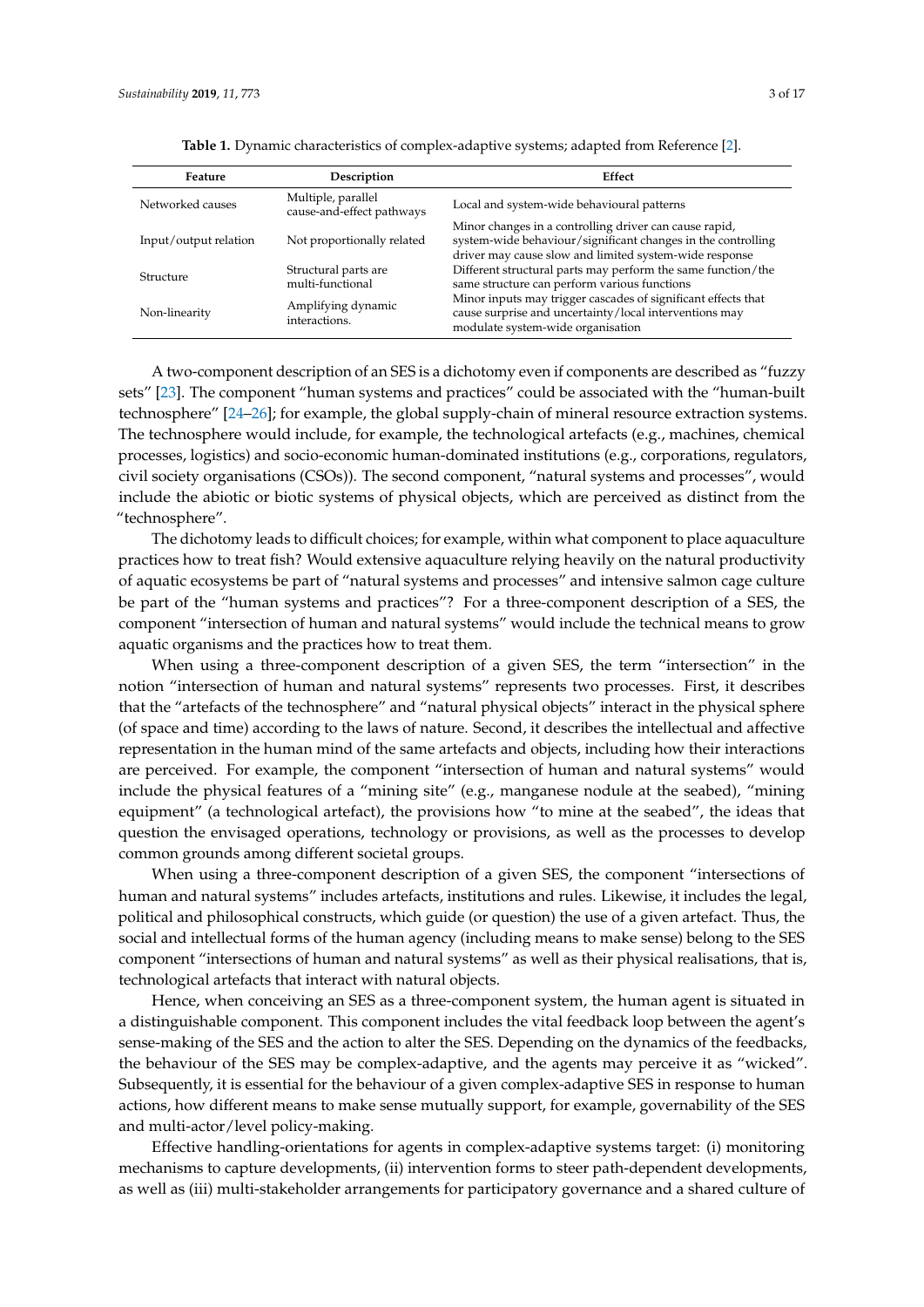sense-making [\[14](#page-12-12)[,16](#page-13-7)[,27–](#page-13-8)[36\]](#page-13-9). In that context of effective handling-orientations, ethical frameworks, civic participation and formalised guidance are operational means for agents to make sense of system behaviour and actions.

#### <span id="page-3-0"></span>**3. Marine Complex-Adaptive Social-Ecological Systems**

#### *3.1. First Example: Small-Scale Fisheries (SSF)*

Compared to industrial fisheries, artisanal, small-scale fisheries (SSF) are much more labour intensive, less capital and energy intensive per ton of fish caught and tend to have a much lower impact on the environment [\[37\]](#page-13-10). Small-scale fisheries land between a fourth or a third of the global catch of fish according to global catch reconstructions. Small-scale production is by commercial artisanal, subsistence and recreational fisheries. The artisanal catch accounted for approximately 22 million tons in 2010. It is still gradually growing, while industrial fisheries are declining since the mid-1990s [\[38\]](#page-13-11). Small-scale fisheries employ most of the fisheries workforce of approximately 40.3 million people in the primary sector. Selective studies suggest possibly similar numbers in the secondary sectors—processing, marketing and other pre- and post-harvest activities where women tend to play essential roles, but which suffer from very little systematic data recordings [\[39\]](#page-13-12). Small-scale fisheries, if supported by appropriate policies, could be a model of sustainability, that is, if they could continue contributing directly to food and livelihood security, poverty reduction and wealth creation and coastal and rural development of many, not only developing, countries [\[40\]](#page-13-13). The operation, particularly of long-range industrial fisheries, illustrates the impact of these activities on third country taxes and commercial activities, on distant environments, and on realms of different legal or regulatory jurisdiction. The association with illegal, unregulated and unregistered (IUU) fishing and doubtful, even criminal, practices have become a serious concern in recent years [\[41](#page-13-14)[–45\]](#page-14-0).

The intersection of industrial fishing and artisanal fisheries shapes a complex-adaptive SES driven by natural, technological, institutional and social dynamics. Contradictory values, different interests and stakeholder relations build complex-adaptive features in the governance structures [\[46\]](#page-14-1). To tackle this "wicked game", the Committee of Fisheries of the Food and Agriculture Organization of the United Nations (FAO) adopted in 2014 a rights-based framework, the Voluntary SSF Guidelines [\[37](#page-13-10)[,47\]](#page-14-2). Analysing the empirical evidence reveals how to relate formal guidance and ethical frameworks in complex-adaptive SES [\[48\]](#page-14-3).

First, facilitated by the political choice to make the practical adherence by stakeholders voluntary, the SSF Guidelines could be comprehensive regarding topics covered. They could integrate social, cultural and economic sustainability issues. They address resource access (allocation) as well as use rights matters guided by human rights principles. They allow flexible approaches to accommodate country and region-specific conditions. Hence, the SSF Guidelines are an opportunity to adjust governance towards a coordinated, yet flexible, strategy for any institutional and individual agent to ensure the sustainability of small-scale fishers and their communities; most of all directed to governments to review the prime policy focus on industrial fisheries.

Second, implementing the SSF Guidelines will require policy-relevant intervention and innovation at many levels. Contributions by a range of government departments, of civil society organisations, and academia are needed, together with the empowerment of fishers as participants in decision-making processes. Hence, effective implementation of the SSF Guidelines will package many threads of (top-down and bottom-up) action in a context-specific and actor-dependent manner. It will be a challenging case-by-case approach, whether at local, national, or regional levels [\[40\]](#page-13-13); however, driven by a common ethical orientation.

Third, The SSF Guidelines are grounded in a human-rights-based approach to social development and an empowerment process for community organisations (including decision-making power of women). The SSF Guidelines, therefore, favour civic participation. They argue for an adaptive co-management that accounts for traditional knowledge and customary rights, thus encouraging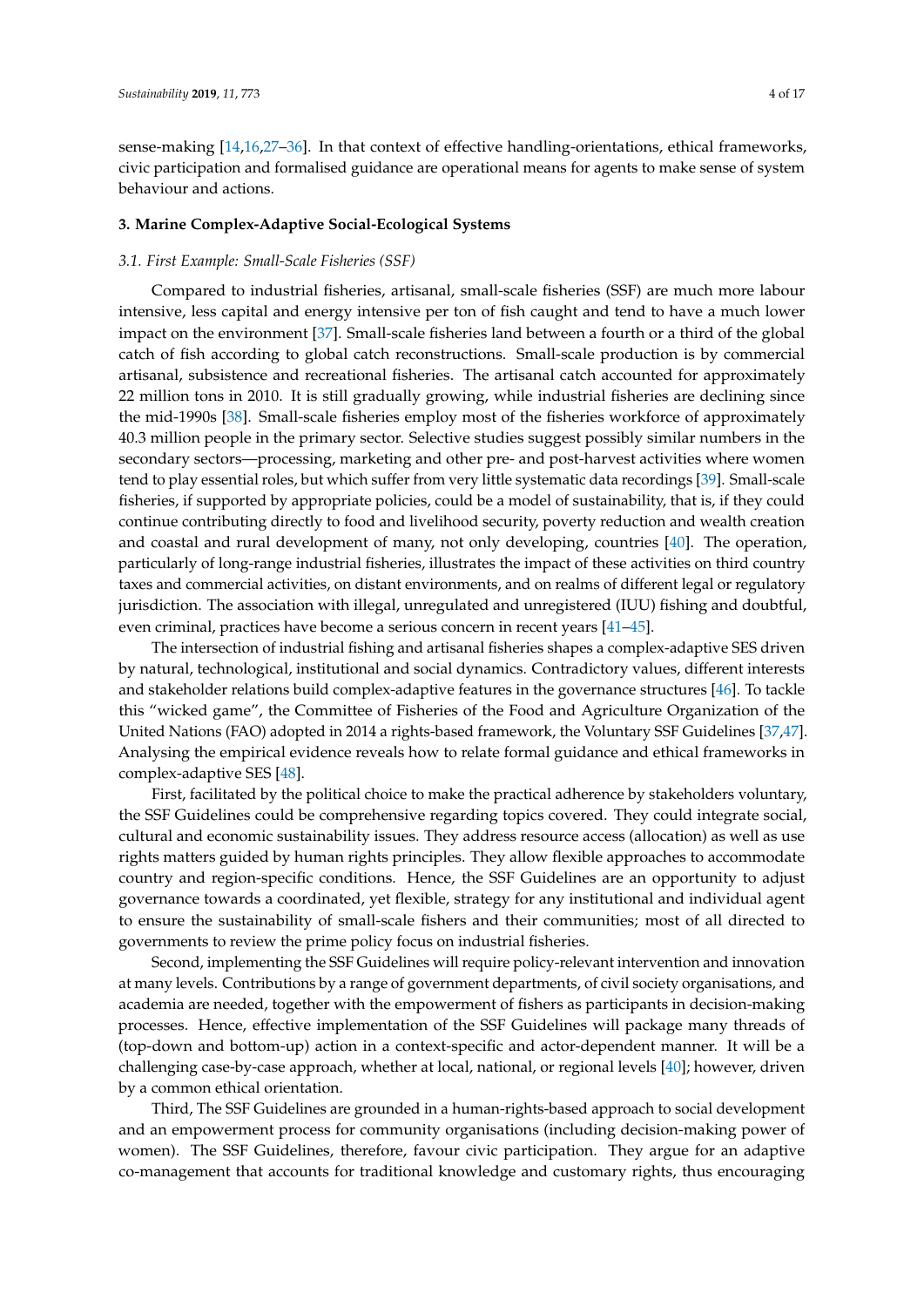creative combinations of formal and informal governance arrangements. Likewise, ethically-grounded building blocks of the SSF Guidelines call for protecting the rights of small-scale fishing communities to marine fishery resources and related resources at the shore (and to legislate and enforce accordingly). The SSF Guidelines recognise the criticality of market access, mainly through improved post-harvest handling, logistics and access to credit. Finally, the emphasis is also on supporting diversified livelihoods through access to essential social services like education and health and overarching capacity-building and networking.

#### A Small-Scale Fisheries Academy

Large-scale analyses through specific lenses that are essential for the sense-making of global trends and understanding the "big picture" can mismatch with realities at local levels where diverse objectives and needs require fine-grained appreciation and trade-offs. For example, "fishing" is linked, e.g., to the social organisation of work and labour issues, investment, environmental conditions, home consumption, local, regional and international markets. External demand can outcompete local demand through higher purchasing power or create new markets for species not previously targeted. Ensuing resource rarefaction then generally leads to further overinvestment and higher exploitation costs. Overinvestment has far-reaching effects not only on fish production and its destination but to social organisation in SSF as observed, for example, in Senegal, where women-led family businesses with no access to affordable credit increasingly lack raw material and thus risk losing their social status too [\[49\]](#page-14-4). To thrive, local actors must succeed in tilting their competitive disadvantage against investors external to their communities or even country into innovative market access. This change goes hand in hand with the need to redevelop ways of constructive relations between traditional social regulation and public fisheries policy and administration to make rules enforceable again. One example of an effective collaboration was the Vigilance and Security Committee initiated by the local fishing community in Fass Boye (Senegal) to protect grounds reserved for small-scale fishing against night-time incursions of industrial trawlers. Committee members captured the trawler captains and handed them over for detainment and fining to the coast guard, which did not have sufficient means for maritime monitoring, control and surveillance (MCS) of their own [\[50\]](#page-14-5). These forms of mutually beneficial, often tacit, collaboration were severely curtailed in conjunction with sector policy reform supported by a World Bank project. Poor consultation processes and trespassing of newly created institutions into spheres of traditional social regulation led to a general weakening of authority and enforcement of rules [\[51\]](#page-14-6). It is against this background and in the light of insistent demands of fishers and women in the artisanal fisheries for better recognition and access to research results, notably in Senegal [\[52\]](#page-14-7), that the concept of a SSF academy is being developed. It is conceived as a safe space for exchange between different stakeholders and the co-production of knowledge. It illustrates ways on how to handle the related challenges, e.g., by developing collective insights into local ecosystem dynamics incorporating traditional knowledge, local dynamics of social systems, including mutual respect between stakeholders and rebuilding trust [\[9,](#page-12-8)[36\]](#page-13-9). The academy responds to the need for implementing the SSF Guidelines with their call on public authorities to enhance cooperation with local communities, to enhance social development and promote a culture open to the world. It also plans to conduct participatory (action) research with fishers and women in post-harvest trades [\[53\]](#page-14-8).

#### *3.2. Second Example: Seabed Mining*

Several societal, technical, economic and environmental features describe the challenges of mining operations at the seabed (Table [2\)](#page-5-0). Mutatis mutandis, these challenges also apply to mature industrial operations at sea, such as shipping, fishing or exploitation of hydrocarbons.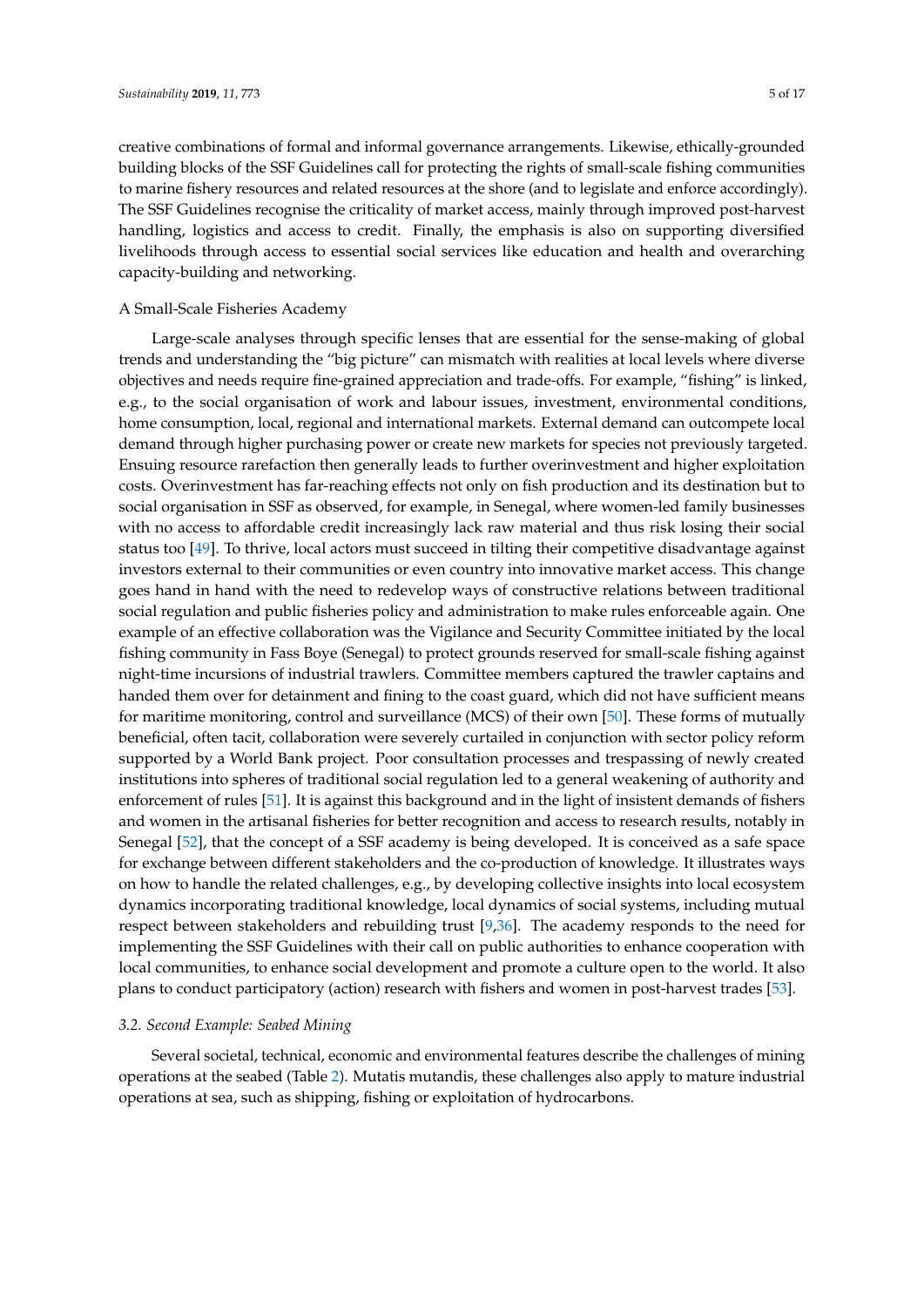<span id="page-5-0"></span>

| Feature     | Description                                                                                                                                                                      | Comment                                                                                                                                                                                                                                                      |
|-------------|----------------------------------------------------------------------------------------------------------------------------------------------------------------------------------|--------------------------------------------------------------------------------------------------------------------------------------------------------------------------------------------------------------------------------------------------------------|
| Maturity    | Mining of minerals at the seabed is not a<br>developed industrial activity, yet.                                                                                                 | Currently, investigations are ongoing on "how to mine"<br>minerals at the seabed in a viable manner?" These<br>investigations involve research into operational<br>conditions, technological developments,<br>test-deployments and claiming of mining sites. |
| Frameworks  | The legal, regulatory and commercial<br>means to operate a mining site at the seabed<br>are being developed and tested.                                                          | These activities may involve international authorities (as<br>the Sea-Bed Authority), national (governmental)<br>regulators, private consortia and civil society.                                                                                            |
| Environment | The environmental conditions at the seabed,<br>in the water column and at the sea surface<br>pose technological challenges for the<br>operations of the mining equipment.        | Access the locations of seabed mining sites will be<br>challenging for the mining operators, regulators or<br>surveillance bodies and third parties. Parts of the sites<br>will be effectively inaccessible for human intervention.                          |
| Control     | For any interested or concerned party,<br>including the operators of the mining site, it<br>will be difficult to monitor and control the<br>impacts of a given mining operation. | Monitoring, control and surveillance of impacts on third<br>party commercial activities, on distant environments,<br>and of neighbouring realms of different legal or<br>regulatory jurisdiction will be hugely challenging.                                 |

**Table 2.** Challenges to mining operations at the seabed.

In addition to these challenges, the remoteness of the open sea and the philosophical paradigm of the freedom of the seas, initially in the sense of free passage, provide agents with leeway for practices that may be dubious or problematic when applied to free access to resources [\[54\]](#page-14-9). Operation at sea for shipping, fishing and exploitation of hydrocarbons are regulated, and adherence is monitored; at least in those parts of the world with strong institutions and high labour standards. Also, much of the knowledge about these operations is shared and publicly available. Compared to these circumstances for mature industrial operations at sea, mining at the seabed is at a conceptual state and triggers controversy [\[55\]](#page-14-10).

Compared to many terrestrial environments, the marine environments are technologically challenging; winds and waves, or corrosion, come to mind. Although the conditions at the seabed (pressure, temperature) are harsh, the primary technological challenge is to combine remotely controlled mobile operations at the seabed with operation in the water column and at the sea surface [\[56](#page-14-11)[–60\]](#page-14-12). Beyond causing heavy corrosion of the equipment, the chemical properties of water facilitate solution and suspension of liquids of different nature. Therefore, tailing-dirt and stirred unconsolidated sediments as well as accidental pollution likely will be transported over long distances and will smother very slowly developing living deep-sea communities.

Possibly, the single most significant challenge to seabed mining derives from the communication and monitoring technologies, which are available for operations at the sea surface, in the water column or at the seabed [\[61\]](#page-14-13). Modern satellite-based communication, sensing and tracking technologies ease monitoring of operations at any place on Earth; even at the surface of the open ocean; although the size of the oceans still is a problem. To monitor operations in the water column and at the seabed requires acoustic technologies mounted on moored or floating instruments. They provide much less detailed information and slower communication because of limited bandwidth. Moreover, acoustic technologies are interfering with communication of marine mammals and other marine organisms [\[62\]](#page-14-14). This circumstance has significant consequences for the conduct of the mining operations, their surveillance as well as the monitoring of impacts on the environment, on the interests of third parties, and the commons. Hence, operations in the water column and at the seabed are quite "in the dark".

When considering the challenges of mining at the seabed then the intersecting natural and technological systems (and practices) of seabed mining make it likely that the SES is complex-adaptive. Furthermore, seabed mining poses serious risks for the living environment of the deep sea, including understudied genetic resources, of which some have already given rise to patents. The deep sea is a less researched natural environment with unknown biota, and prolonged recovery of natural conditions in millennia or even longer time frames [\[55](#page-14-10)[,63](#page-14-15)[–65\]](#page-14-16). These circumstances render the entire technical-environmental system of mining at the seabed complex-adaptive.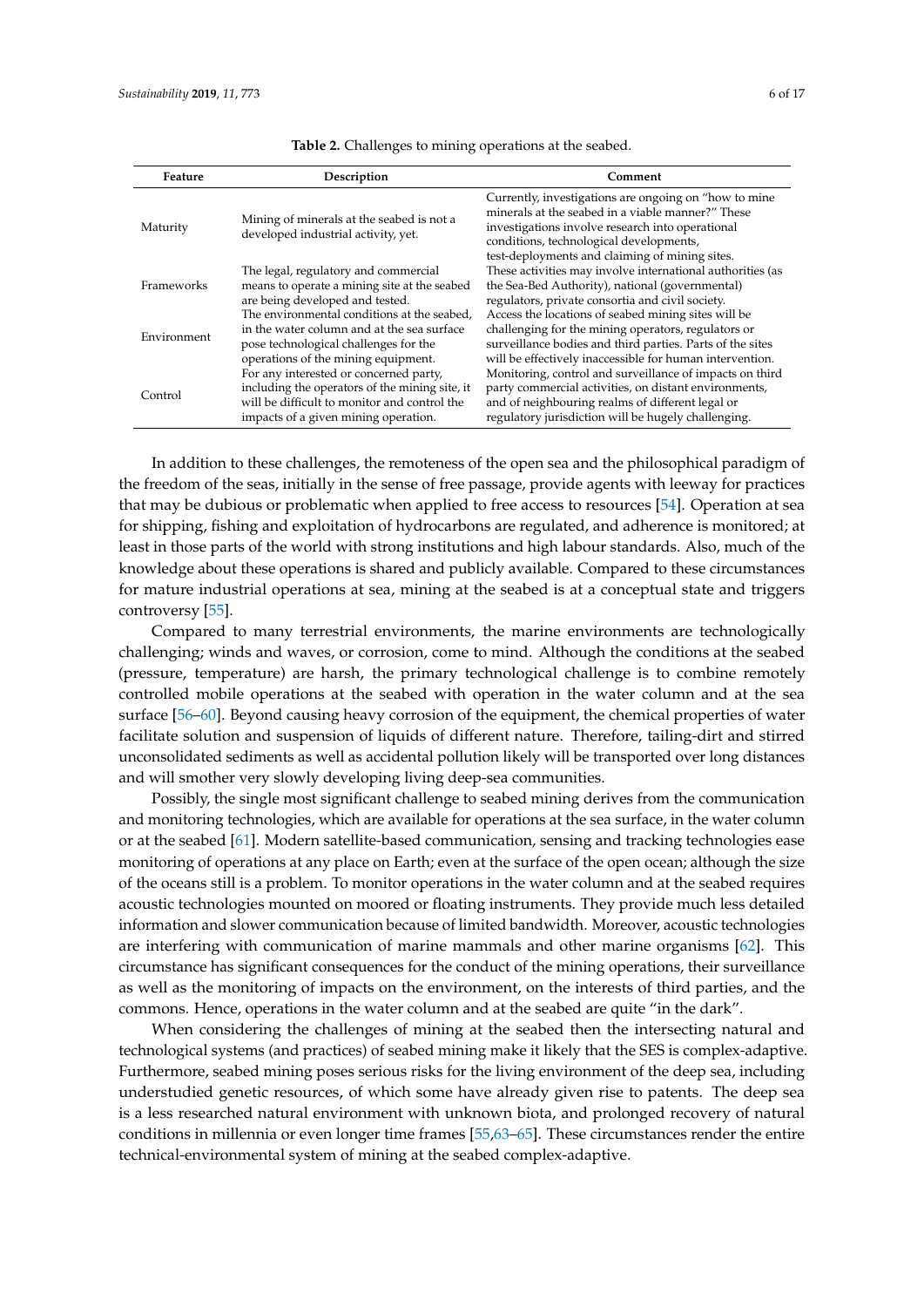Contrasting with its complexity, the knowledge of how to govern "seabed mining" is limited and its codification is nascent at best. In knowledge combined with values and interests lays the foundation for what agents understand (and agree) to be appropriate practices. Limited understanding because of fragmented knowledge, different interests and values are key-drivers of systemic "wicked games" (of agents) in which technical experts tend to underestimate the risks [\[10\]](#page-12-9).

When one considers the natural, technological, commercial and governmental subsystems of the SES "seabed mining" (and the intersections of the subsystems), then a systemic complex-adaptive behaviour is very likely. Subsequently, the question arises "what are the means to address it?" A viable option seems to be improving initially the governability with the aim to address the behaviour of complex-adaptive systems. Improvements imply, for example, to strengthen the critical engagement and interplay of the different values, interests and knowledge of the various agents in complex-adaptive SES. To that end, terrestrial mining offers some experiences how to consider governability and to improve governance.

Under the circumstances applicable to seabed mining, approaches borrowed from terrestrial mining practices would practice civic participation, refer to formal guidance (mining codes), and consider the lifetime of the mine from exploration through its operation to its closure [\[66\]](#page-15-0). Such practices treat the societal contexts of mining by advocating a participatory approach to regulation, governance and operational decision-making [\[67–](#page-15-1)[75\]](#page-15-2). Thus, good terrestrial mining practices take governance issues into primary focus. Often, these practices are labelled as a "social license to operate".

#### Exploring Corporate Social Responsibility

Experiences with responsible marine mining or application of participatory governance to deep sea mining are still to come. Terrestrial case studies may indicate what such experiences may imply. The following insights (quotes) are taken from Boon's [\[76\]](#page-15-3) (p. 306-322, edited) comparative study of nine exploration projects in Latin America. He researched how relationships of actor groups involved in mineral exploration projects influence both the course of social events and the perceived benefits and harms:

- *"Relationships: Relationships move the world, and it is important to understand [in advance] both the patterns of relationships and their characteristics. For a company, this could mean to begin 'exploration for relationships' in areas of high mineral potential, well before exploration for minerals is to start. For communities and local governments, this would mean acquainting themselves with the companies interested in the area, which could take many forms and may require assistance from higher levels of government. [* . . . *] Once exploration starts, the parties should regularly characterise their relationship using the indicators to track dynamics and make changes as necessary and possible. [* . . . *]*
- *Meanings: Meanings given to people and things by both community members and company personnel determine their interpretation of situations and influence their actions. In communities, many of these meanings are implicitly discussed, formed and changed in general assemblies. [* . . . *] On the company side, this responsibility falls to management. The dialogue between community and company is essential to achieving convergence of meanings: each side needs to learn from the other. [* . . . *]*
- *Self-analysis: For companies and other actor groups, a self-analysis will provide valuable clues as to its weaknesses in addressing transactional needs, knowledge of the meanings it gives to people and things (especially the community) and of its reference communities. Conducting an early self-analysis of their relationship indicators, meanings and reference communities can be extremely useful preparation for their interaction with new neighbours. This allows them to put their own house in order before engaging with other actors, while at the same time developing familiarity with the tools that they may use for external engagement. This will enhance their ability to meet transactional needs. [* . . . *]*
- *Transformational approach: Creating a dialogue space that enables meeting transactional needs, developing relationships, and continual adjustment of meanings through interactions are at the core of the proposed model. These processes bring about collaborative processes and facilitate community decision making.*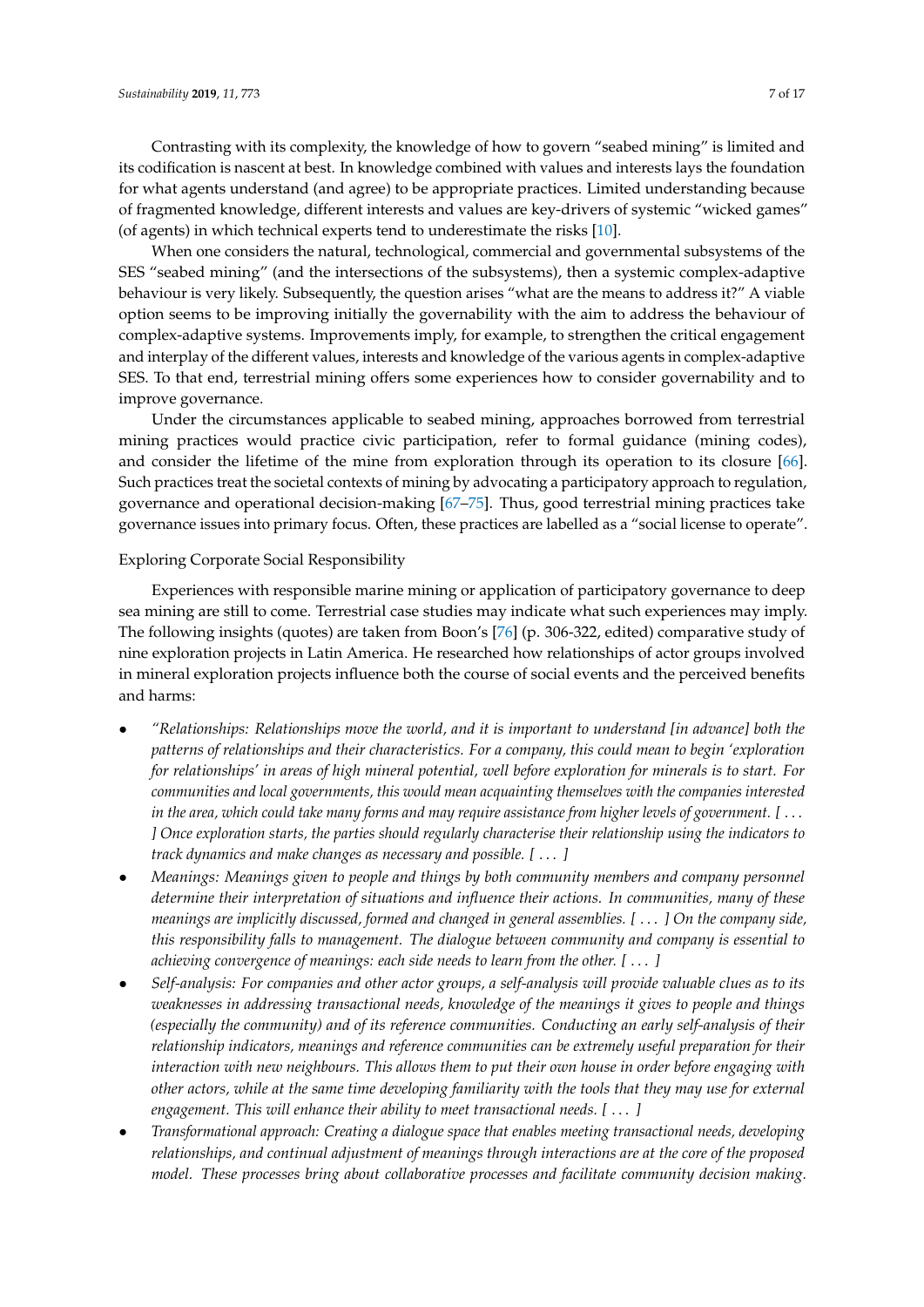*They also promote acting together rather than just deciding together and provide room for leadership to emerge. [* . . . *]"*

#### <span id="page-7-0"></span>**4. Discussion: Contextualising the Examples**

As illustrated above, considering complex-adaptive dynamics of SES is vital to understand their governability to improve governance. The wickedness of a complex-adaptive SES is intrinsic because of the conflicting interests, different values, partial knowledge, non-linear system dynamics and multiple positive feedbacks between processes. As the mining and fisheries industries learned, participatory approaches are essential means to maintain governability despite complex-adaptive dynamics.

Experience in other fields shows that dedicated governance capabilities are required to handle appropriately complex-adaptive dynamics [\[1,](#page-12-0)[8,](#page-12-7)[16,](#page-13-7)[26,](#page-13-6)[74\]](#page-15-4). Such capabilities include adaptive, deliberative and participatory practices, reflexivity and variety of frames, resilience to uncertainties, responsiveness and capability to observe, revitalisation to block unproductive patterns, rescaling as well as cross-scale interactions. Participatory approaches facilitate that governance capabilities develop [\[36\]](#page-13-9), although big asymmetries of power or scale of intervention pose significant obstacles to taking advantage of this potential [\[77](#page-15-5)[–79\]](#page-15-6).

Considering the state of global fish stocks, the current governance systems in place for industrial and SSF do not seem to be in an appropriate shape. The system of regional fisheries management bodies, trade restrictions on endangered species (CITES) and weak enforcement of fisheries legislation in EEZs (including mandated marine protected areas, mainly, but not only, in countries with limited institutional and financial resources) have not been able to halt the massive decline of global fish stocks [\[80\]](#page-15-7). Therefore, operational schemes emerge that try to harness modern information technologies, such as satellite tracking of fishing vessels [\[81\]](#page-15-8). They open new forms of public mobilisation and spaces for participatory processes to play a role in defending these commons from unstainable practices [\[78–](#page-15-9)[82\]](#page-15-10). Hence, frameworks emerge that acknowledge the role of participatory processes in complex-adaptive systems [\[36\]](#page-13-9).

The governance system in place for regulation and surveillance of mining sites at the seabed, e.g., the International Seabed Authority (ISA) and national regulators for the Exclusive Economic Zone, are unlikely to be able to handle complex-adaptive systems. Their design and the operational and political capabilities did not have these purposes in mind [\[83–](#page-15-11)[86\]](#page-15-12). To improve governability of seabed mining, the practices of "social license to operate" may help [\[87\]](#page-15-13). However, such practices are not straight forward as shown for the Solwara-1 mining site off Papua New Guinea that is licensed to Nautilus Minerals Ltd. [\[88\]](#page-15-14).

In the absence of better approaches, robust participatory governance systems for marine complex-adaptive SES could offer the required capacity building for third parties. Furthermore, they could facilitate: the involvement of civil society in different formats, constructive engagement with the insurance industry to discourage high-risk investments, end of damaging subsidies, curtailing market access for fraudulently produced goods, and operational security for legitimate commercial and regulatory parties.

The ongoing UN negotiations about protecting the High Seas are a forum to seek better mutual understanding between diverse interests and sharing of knowledge, including scientifically validated insights [\[89](#page-15-15)[,90\]](#page-15-16). Effective marine governance would imply considering the entire life cycle of the global supply-chains for resources. Also, processes leading to a "social license to operate for the blue-economy" need to involve a wide range of stakeholders who would lend their voices to the ethical paradigm that marine resources are part of the common heritage of humankind [\[85](#page-15-17)[,91\]](#page-16-0). Strengthening the application of ethical paradigms requires an understanding of their operational role.

#### *4.1. The Operational Role of Ethics*

Over the last two hundred years, people have considerably developed their skills and technologies to appropriate resources from marine environments, hence, to use the common heritage of humankind.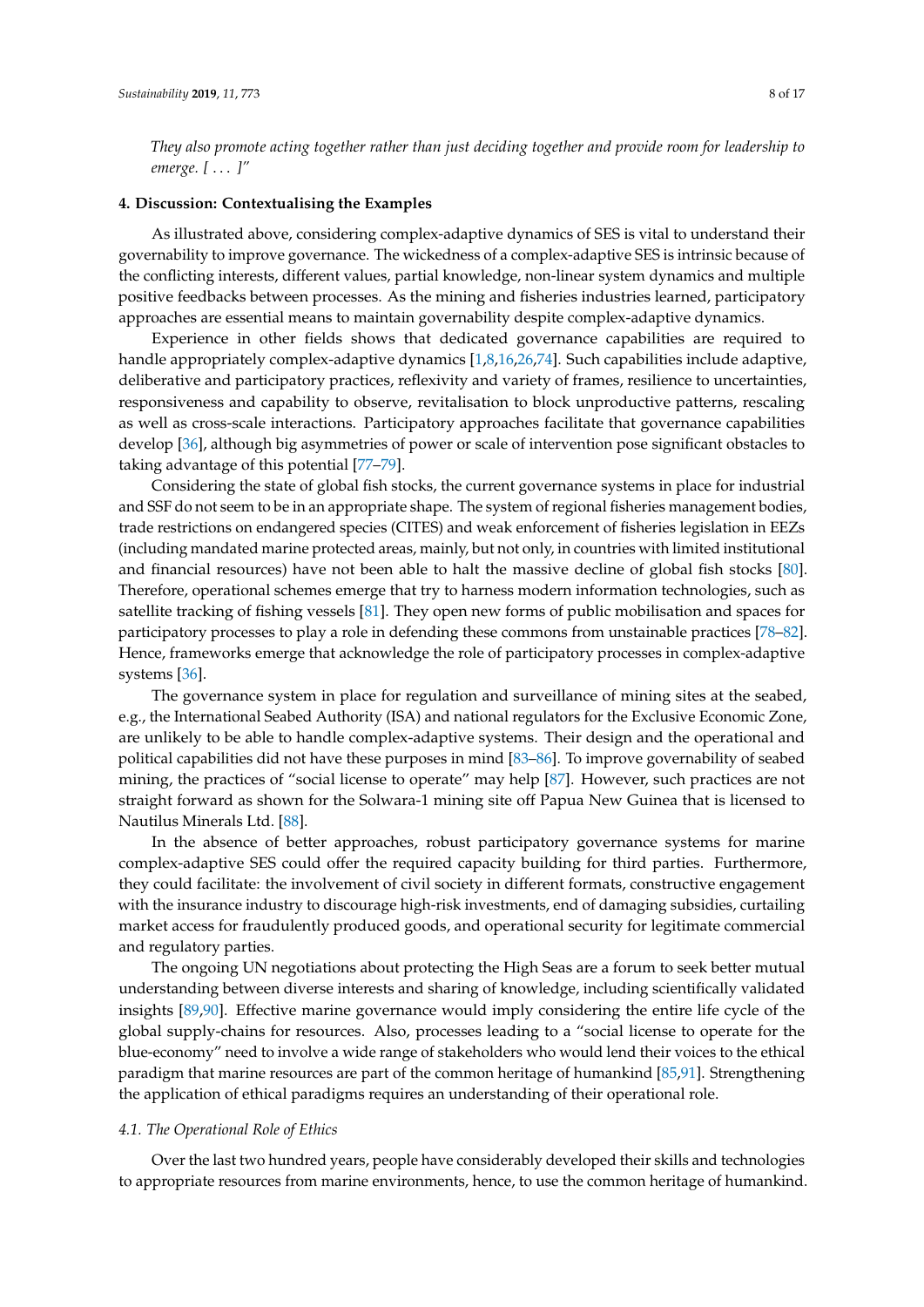Nowadays, human niche building impacts all coastal seas and the world ocean as a whole [\[92,](#page-16-1)[93\]](#page-16-2). It is fair to say that

*"[T]he largest source of uncertainty rests with human drivers, as not only social dynamics and shifts in the consumer attitudes are difficult to forecast, but the introduction of new, disruptive technologies are intrinsically unpredictable* . . . *A third source of uncertainty is the prevalence of non-linear systems that can lead to abrupt changes* . . . *departing from the linear, smooth responses that are amenable to prediction* . . . *.* [\[92\]](#page-16-1) (p. 6)". The notion of a blue-economy is one more step along a context-depending development path building complex-adaptive marine SES.

As discussed, to handle complex-adaptive SES, including context-dependence, requires governance strategies, which are "adaptive, participatory and transdisciplinary" [\[1\]](#page-12-0), applying collaborative rationality [\[94\]](#page-16-3), and provide a governance capability, which Termeer and co-workers [\[16\]](#page-13-7) frame with the attributes "reflexivity, responsiveness, resilience, revitalisation and rescaling". Besides, Jasanoff [\[10\]](#page-12-9) postulates the imperative to exercise humility in technological choice and the need for citizen participation. As outlined, such actor-centric strategies are a genuine part of the SSF Guidelines [\[95\]](#page-16-4). As a result, they enable agents to address dynamically evolving planning, decision making and action, to navigate unavoidable uncertainties and ambiguous situations [\[77\]](#page-15-5).

Campbell and co-workers [\[54\]](#page-14-9) (p. 535) emphasise that "*agents, scale and knowledge (that) are relevant for efforts to govern new and emerging ocean issues*." Elaborating this analysis further, Hughes and co-workers [\[96\]](#page-16-5) (p. 84–85) state *"By emphasising proximal drivers rather than more distant human ones, we often inadvertently simplify and re-scale a complex social-ecological problem into a subsystem that is entirely biological, which can distract from the underlying causes and ways to address them. A social-ecological approach for sustaining ecosystems is beginning to emerge that explicitly links the resilience of ecosystems to governance structures, economies and society".* In turn, Campbell and co-workers [\[54\]](#page-14-9) (p. 536) qualify that the *"SSF-Guidelines are* . . . *attending as much to questions of resource access, human rights and food security as they do to questions of fisheries ecology."* Hence, the SSF Guidelines favour an actor-centric and human-rights-based approach and as such are an *"opportunity to create governance regimes that support environmental sustainability and human well-being"* [\[54\]](#page-14-9) (p. 536), notwithstanding that their *"implementation* . . . *is likely to be an ongoing, adaptive and iterative process, as small-scale fisheries are dynamic"* [\[95\]](#page-16-4) (p.12).

Compared to the practice-oriented SSF Guidelines, geoscientists have deconvoluted an abstract notion, geoethics, to address the context-dependence, uncertainties and ambiguous situations experienced in their professions. Peppoloni and Di Capua [\[97\]](#page-16-6) (pp. 4,5) define geoethics as: "*Geoethics consists of research and reflection on the values which underpin appropriate behaviours and practices, wherever human activities interact with the Earth system. Geoethics deals with the ethical, social and cultural implications of geosciences education, research and practice, and with the social role and responsibility of geoscientists in conducting their activities*". Geoethics is "actor-centric". This feature distinguishes it clearly from "utilitarian concepts", "ethics of justice" or "conservation for its own sake", as proposed for ocean ethics [\[98–](#page-16-7)[100\]](#page-16-8). Geoethics refers to the human actor in general who is operating in any environment, terrestrial or marine [\[101\]](#page-16-9). Hence, geoethics applies to the coastal zone and SSF within it. The SSF Guidelines distil from experiences how to govern a complex-adaptive SES through an approach that is grounded in an actor-centric ethic. Geoethics makes an actor-centric ethic its very core concept. This shared focus entangles both approaches.

The human-rights-based approach of the SSF Guidelines has no equivalent in the definition of Geoethics, although human rights were addressed in developing geoethical thinking [\[102\]](#page-16-10). Nevertheless, the explicit reference to human rights can be strengthened when applying geoethics to the marine environment based on its actor-centric design.

Considering collective human rights, the 1954 "Hague Convention for the Protection of Cultural Property in the Event of Armed Conflict" (The Hague, 14 May 1954, 3511 U.N.T.S. 216) is the first international treaty that mentions the principle of a "common heritage of mankind". Later the Antarctic Treaty and the United Nations Convention on the Law of the Sea (UNCLOS) applied this concept.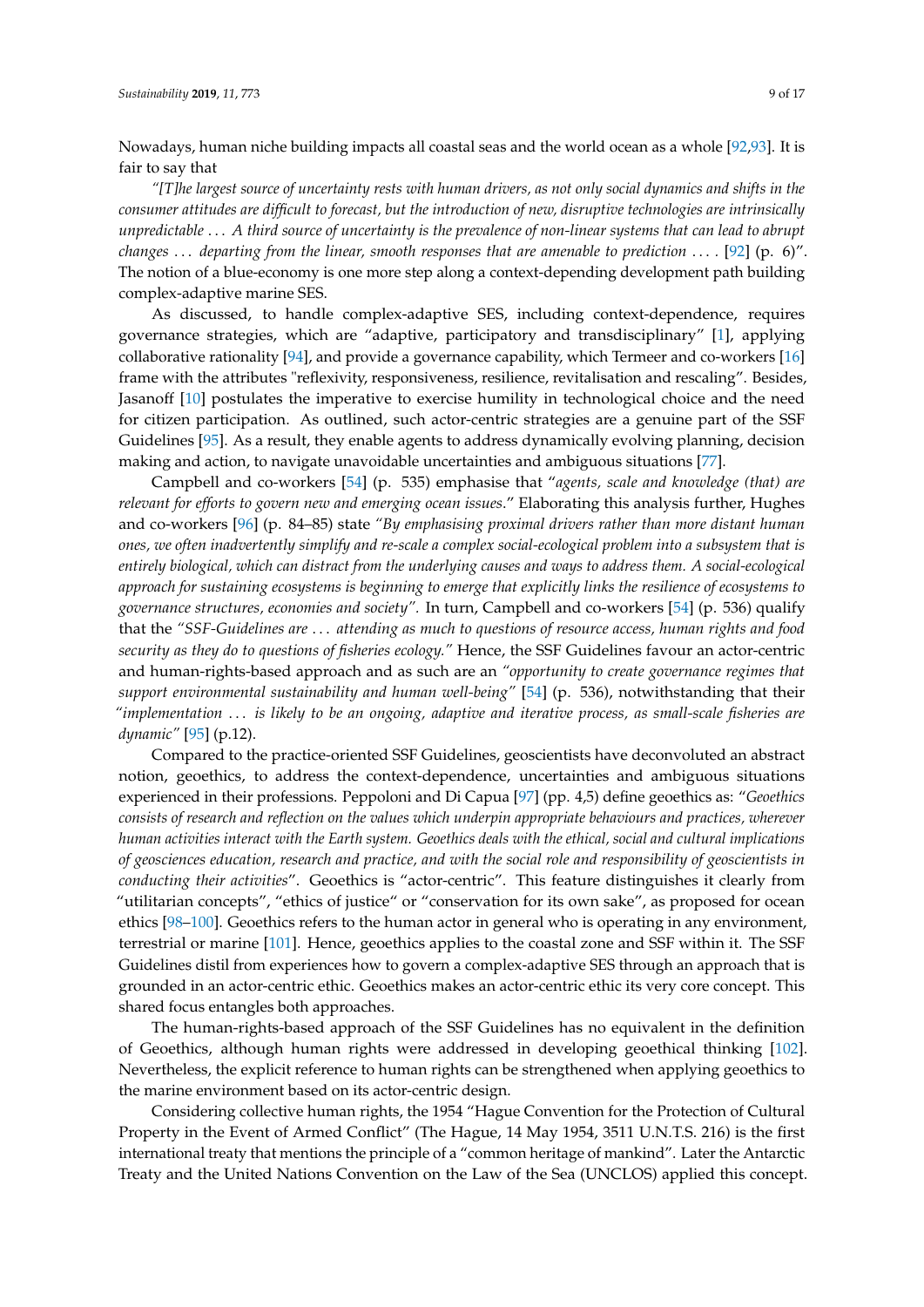When proposed in 1967 to be applied to the high seas, the industrialised countries rejected the principle of a "common heritage of mankind" in favour of "the freedoms of the high seas", as outlined in the 1958 Geneva Convention on the High Seas [\[103\]](#page-16-11). This initial tension between different concepts, although settled mainly in "The 1994 Agreement", still reigns supreme. It is maintained and powered by the increasing technical capability to operate in the high seas in a commercially viable manner [\[54\]](#page-14-9). Applied to the high seas, the "common heritage of mankind" principle consists of four elements. It prohibits states from proclaiming sovereignty over any part of the deep sea(bed) and requires that states use it only for peaceful purposes, sharing its management and the benefits of its exploitation.

To recapitulate, individual, collective and institutional agents effectively face choices on how to justify operations at the high seas. They may turn to international law, natural law or folk-ethical considerations, such as the golden rule "not doing to others what you would not have them do to you" [\[104\]](#page-16-12). In practice, the associated dilemma may increase depending on the awareness of the consequences of actions [\[105\]](#page-16-13) and individual consciousness regarding altruistic (or egoistic) standards. Kohlberg's model [\[106\]](#page-16-14) helps to structure the dilemma and emphasises the function of a human-rights-based approach in governance.

Kohlberg, inspired by Piaget [\[107\]](#page-16-15), conceived a three-category hierarchy of moral development as a basis for ethical behaviour (Table [3\)](#page-9-0). Kohlberg's concept holds that moral reasoning has six identifiable developmental levels around a central category for which societal conventions tune behaviour. At the pre-conventional levels, the primary social driver is the silent acceptance of the rules imposed by the dominant powers. At the lower conventional level, the primary social drivers are conformity with the governing status quo, maintaining some relationships convenient to both, the ones holding power and those conforming to this power. At the upper conventional level, people act mostly in compliance with law and order. At the lower post-conventional level, a social contract establishes rules and shapes a position. At the upper post-conventional level, the agent acts aligned with ethical principles and not to avoid punishment or to comply with conventions. Although Kohlberg is fixing an ideal-typical scheme to a process [\[108\]](#page-16-16), the scheme is useful because of the convergence across cultural groups of shared moral values, the development of crucial moral judgement stages and the adoption of related social perspectives [\[109\]](#page-16-17).

<span id="page-9-0"></span>

| Level                                                                                                    | <b>Stage</b> | <b>Social Driver</b>                                                          |
|----------------------------------------------------------------------------------------------------------|--------------|-------------------------------------------------------------------------------|
| Pre-Conventional (direct consequences judge actions)                                                     |              | Obedience and punishment<br>Blind egoism                                      |
|                                                                                                          |              | Self-interest orientation<br>Individualism, Instrumental egoism               |
| Conventional (actions are judged by comparing them<br>to society's views and expectations)               |              | Interpersonal accord and conformity<br>Others approval, Social relationships  |
|                                                                                                          |              | Law and order<br>Blind compliance, Social systems                             |
| Post-Conventional (individual's taking precedence<br>over society's principles; inclusion of fundamental |              | Social contract orientation<br>Agrees on common regulations                   |
| human rights such as life, liberty and justice)                                                          | 6            | Universal ethical principles<br>Principled self-conscience and mutual respect |

**Table 3.** Kohlberg's levels and stages of moral adequacy (adapted from Reference [\[106\]](#page-16-14)).

Before UNCLOS, governance rules on high seas fitted broadly to pre-conventional levels and the lower conventional level [\[110\]](#page-16-18). However, the principle of "the freedoms of the high seas" (for all seafaring people) was progress compared to a time when operations at the high-sea often were at a lower pre-conventional level. The actual exploitation of living and non-living marine resources of the high seas [\[9](#page-12-8)[,86\]](#page-15-12) provides an example of what happens when agents may operate, at best, at a conventional level. One may wonder what consequence must be faced if seabed mining is framed only at a conventional level.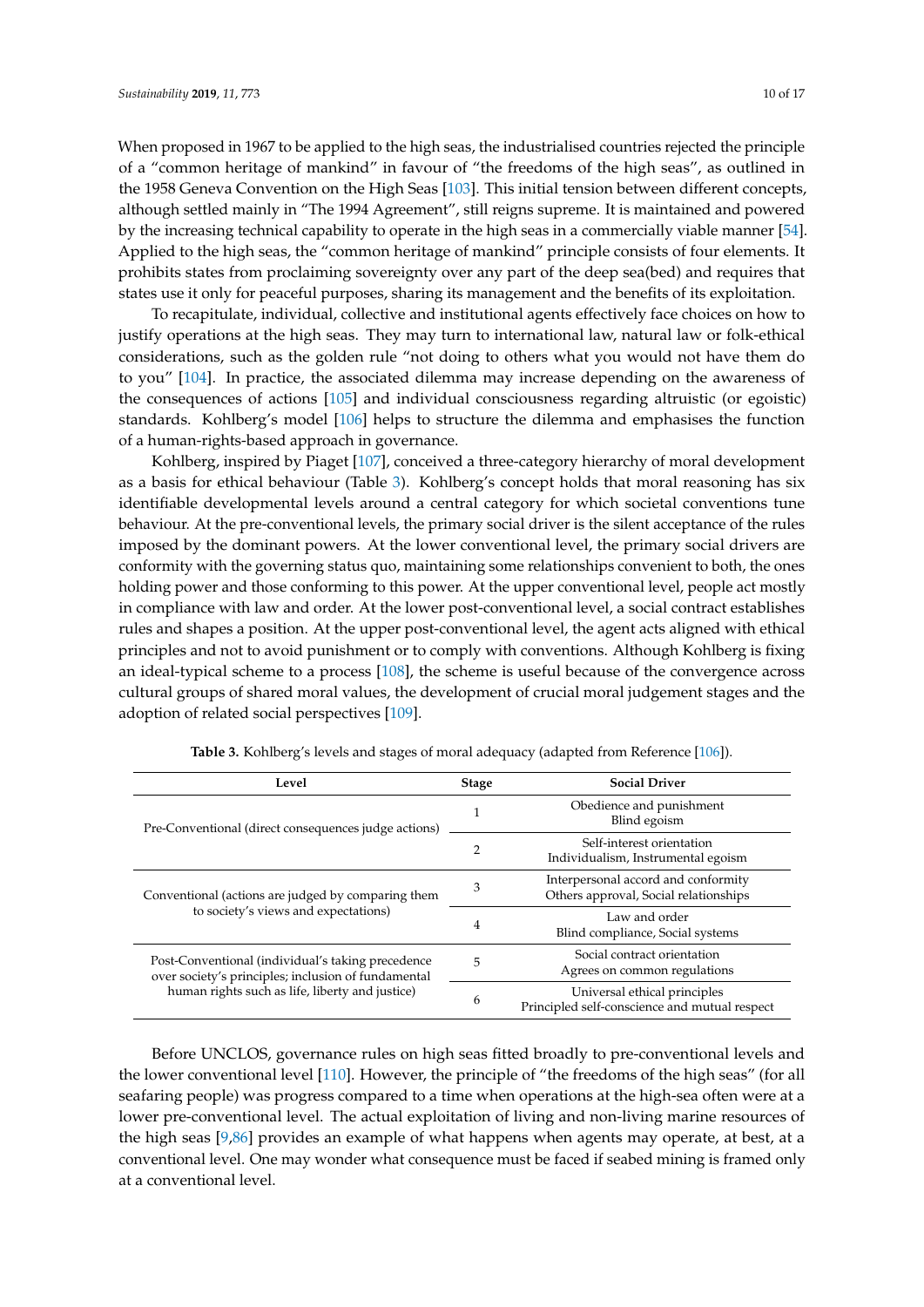The mere proposal of UNCLOS in support of more ocean governance does not match an upper conventional level. Implementing UNCLOS as a social contract, governance would meet the criteria of the lower post-conventional level. Nonetheless, when referring to the principles that are enshrined in UNCLOS, individual, collective and institutional agents may operate at an upper post-conventional level.

The principles underpinning UNCLOS call on agents to operate at an upper post-conventional level, that is, for example, sharing authority over the deep seabed, use of the high seas only for peaceful purposes, and participatory management and shared benefits of its exploitation. A governance practice (e.g., for seabed mining and fisheries) that operates at a post-conventional level requires awareness of agents and appropriate boundary conditions, as a necessary although not sufficient condition. As experience shows, the boundary conditions include practising equitable forms of multi-level governance, using scientific knowledge and other reliable sources of knowledge and finding compromises for ethical dilemmas based on universal, agreed principles.

As discussed above, the sound governance of commons resources goes hand in hand with equitable civic participation that accounts for heterogeneity and diversity of social groups, stakeholders and individuals. Under such circumstances, referring to Kohlberg's levels of moral reasoning, a joint operation is complicated if the supporting ethical reasoning does not aspire to the upper post-conventional level (universal ethical principles, principled self-conscience and mutual respect). Just relying on people's conscience or the benevolence of people as a means of governing common resources does not guarantee a satisfactory result. Instead "common instruments" are needed, which are ethically inspired (as the human-rights-based SSF Guidelines) and are grounded in a reasoned understanding of the respective socio-ecological system and its complex-adaptive behaviour.

To reap lasting benefits from nature, such as renewable and non-renewable resources or environmental products and services, it is imperative to know how social-ecological systems shape local conditions. The ambition to act ethically and the reasoned understanding both are necessary for the sound governance of marine resources. In that context scientific knowledge, although not perfect, has an essential function because it organises our rational understanding in the form of testable explanations or predictions. It is recognised here that scientific knowledge at its current level, although indispensable, is insufficient for socially acceptable trade-offs in decision-making [\[9\]](#page-12-8). The experiences of practitioners and indigenous communities encode valuable insights into the local system behaviour that capture the emergent specificities of local interactions within larger social-ecological systems including the consequences of "wicked behaviour" of human agents.

Furthermore, although solid scientific and empirical knowledge are necessary for sound governance, even in combination, they are not sufficient. Ethical guidance at any scale of the operational conduct and the decision-making must direct their use. Ethically-based frameworks and enhanced civic participation (from various communities and governance structures) support differentiating between what we have the right to do and what is the right thing to do. They should guide agents and ensure legitimacy and enforceability [\[46](#page-14-1)[,48\]](#page-14-3). Both knowledge and ethics are therefore constituents of good governance; or put in a simplified phrase *"science brings society to the next level, while ethics keeps us there"* [\[111\]](#page-16-19) (p. 44). Given the heterogeneity and diversity that is inherent to marine SES, the upper post-conventional level in Kohlberg's approach should guide ethical, operational practices. This quest can emerge from applying UNCLOS because it is enshrined in it and has the potential for further development [\[112\]](#page-16-20).

## *4.2. The Role of Creativity and Future Research*

Ethical frameworks and formalised knowledge are embedded in the broader set of cognitive means of people to make sense of their environments, which also relate to cultural context, perceptions and emotions [\[9\]](#page-12-8). To that end, creativity to enable civic participation is functional to further the use of ethical frameworks and formalised knowledge.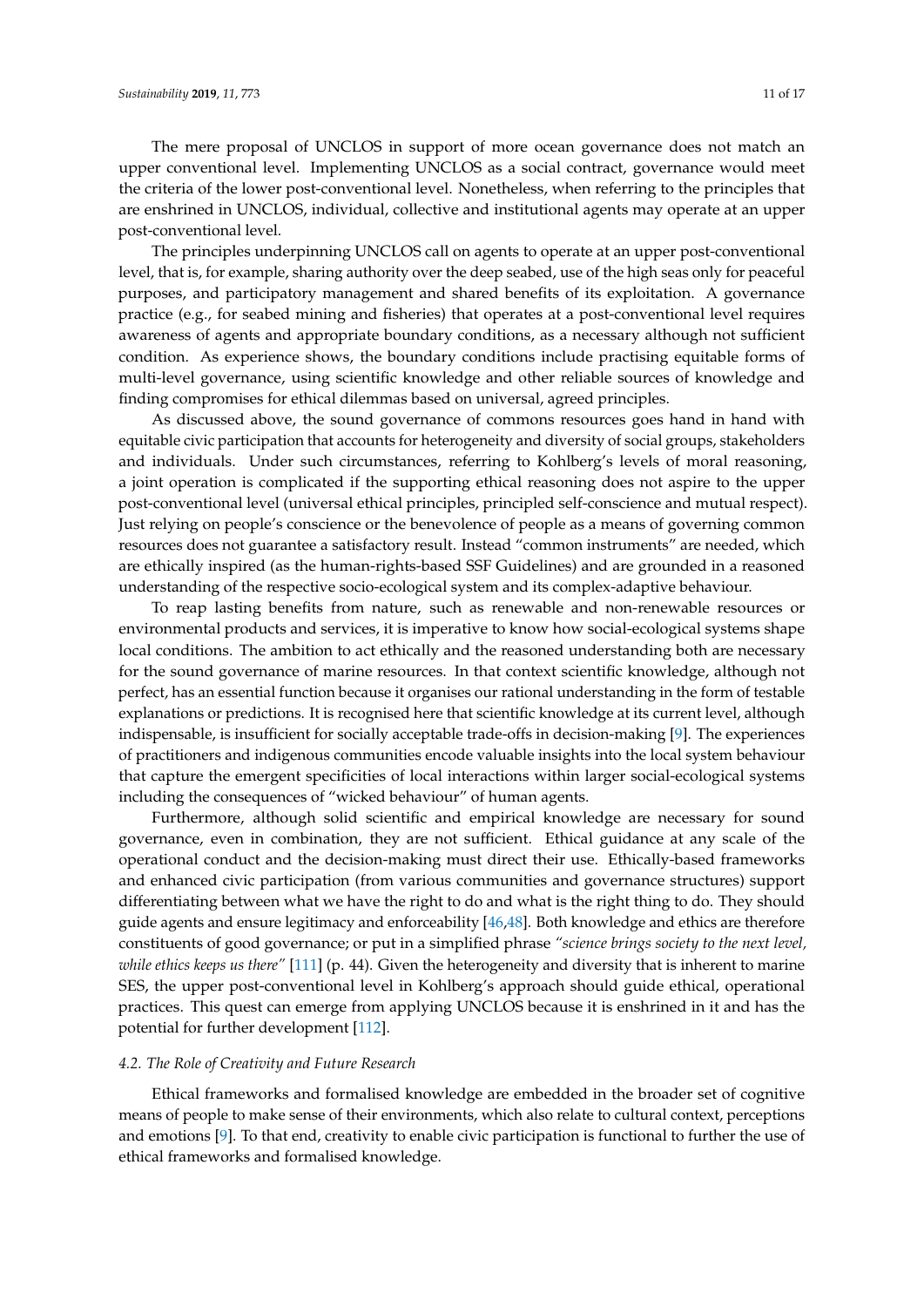Civic participation is not an end, but rather an effective means by which to promote human agency, intercultural dialogue, abatement of power asymmetries and societal well-being. Research into how human imagination sets a generative basis on which individuals and societies successfully engage with complexity, envision alternative futures, transform systems and successfully adapt to change helps to shape this means [\[113\]](#page-16-21):

*"Equitable development efforts [* . . . *] cannot work in reality unless they are grounded in a culture of shared values, attitudes, and practices. A combination of values, attitudes, skills, and knowledge are needed to empower a more inclusive set of citizens to participate effectively in a creative democracy. Values, including the primacy of human rights, equity, and cultural diversity, are of central importance. Attitudes, including openness, trust, mutuality, civic responsibility, and tolerance for change, are equally important. [* . . . *] In addition, we must design new organisational structures that enable cross-functional cooperation and creative practices that leverage a community's most abundance source of ideas—its people. [* . . . *]. Structure enshrines value and shapes behavior. [* . . . *]. Public policy provides one important mechanism for institutionalising constructive creativity, while creative activities themselves may inform future policies. [* . . . *].. Where possible, new and more porous structures as well as cross-functional roles can be introduced. Formal roles should be established for practitioners working in the interstitial space across systems to build scaffolding into the future. Embedding artists and designers to lead such processes can be particularly powerful as a means to offer a new way of seeing and organising political processes. [* . . . *]. By actively generating a robust evidence base, creative practitioners can demonstrate the value of participatory development practices in ways that resonate with municipal agencies as well as other partners for whom data informs decision-making. A commitment to learning and evaluation can also help to ensure that processes are transparent, parties are held accountable, and assets are fully leveraged. [* . . . *]. As political forces reshape the role of localities, creative practitioners from diverse disciplines are uniquely positioned to directly affect the direction of development in new ways that build community power and position cultural considerations at the heart of governance. In doing so, we can foster creative democracy and embrace change as a natural and necessary resource that enables societal renewal and vibrancy" (Arroyo 2017* [\[113\]](#page-16-21)*, p. 69–70, edited).*

#### **5. Conclusions**

The case studies discussed in this paper focus on complex-adaptive SES (human niche) related to the marine environment. Two examples, small-scale fisheries and seabed mining, were analysed and contextualised using a selected set of analytical concepts. These examples offer a spread of configurations of economic agents, institutions, and guidance that permits some generalisations.

The analytical concept SES refers to the combination of natural process, technological artefacts and human practices. Together, these processes, artefacts and practices set the environments in which people live. People are an intrinsic part of SES, which can be described in a simple manner that situates the human agency in a distinct system component. This systemic approach includes the vital feedback loop between the agent's sense-making and action to alter the SES, which is influenced by ethical frameworks, civic participation and formalised guidance.

The behaviour of a SES may be complex-adaptive, and the agents may perceive this challenging circumstance as "wicked". Using actor-centric virtue-ethics as an analytical concept shows that governability of SES in such "wicked" circumstances depends on combining different means to make sense of it so that they support each other mutually, serving to ascent the Kohlberg scale of moral adequacy.

The insight into how actor-centric virtue-ethics can function may contribute to developing a concept of Blue Growth that is compatible with the SDGs. Furthermore, such insight may guide agents who are involved in operations and decision taking in other complex-adaptive SES. Such systems and the related perceptions of agents to be engaged in "wicked games" are a general feature of Earth system dynamics. Thus, meta-level insights that in the first instance apply in marine settings are likely to apply in other, terrestrial ones, too. We argue firmly that ethical frameworks, civic participation and formalised guidance, which frame actor-centric virtue-ethics, are elements of a meta-order that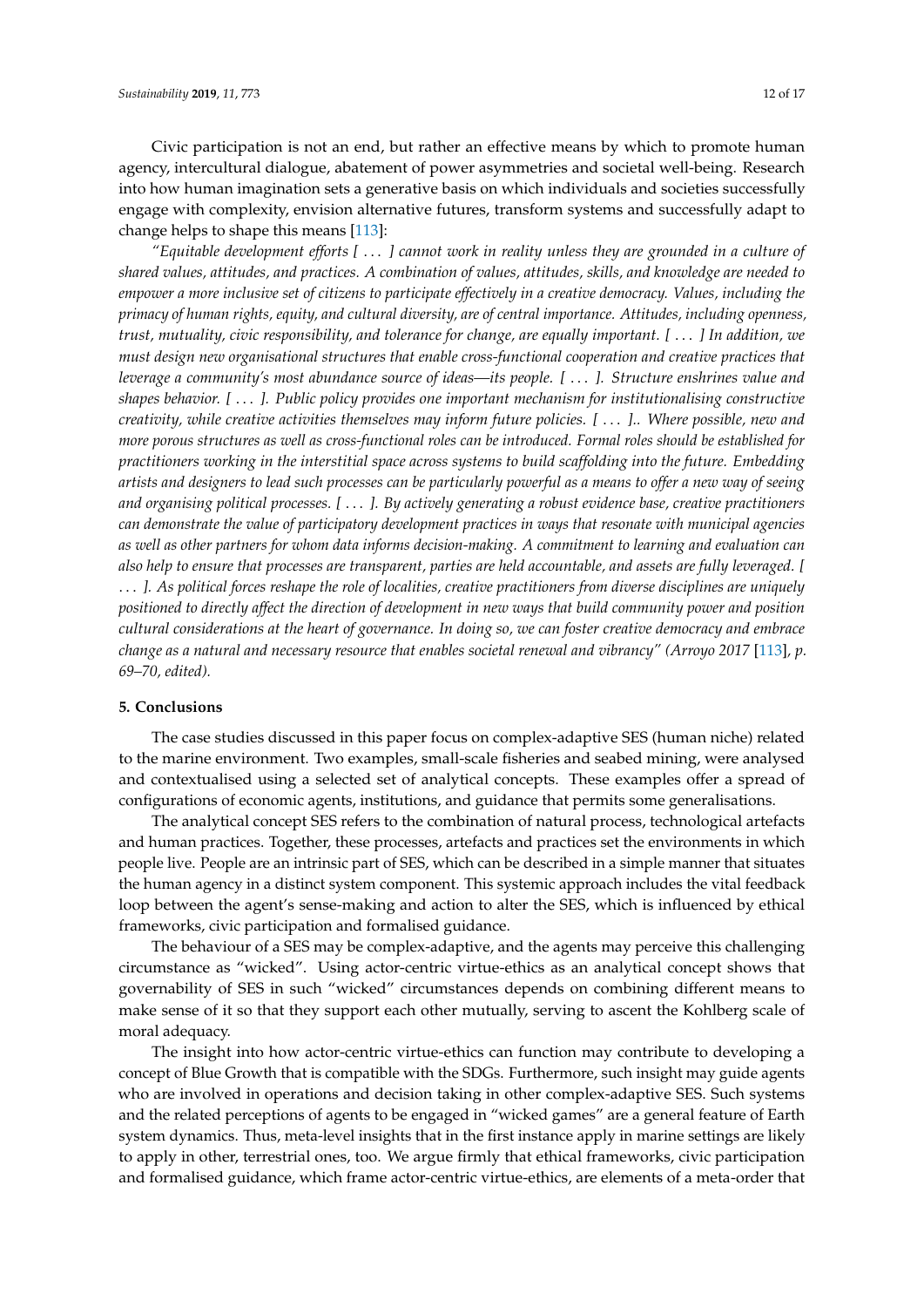mutually support governability and sustainability of human niche-building. We see as further research to study how creativity is enabling civic participation for more effective use of ethical frameworks and formalised knowledge to achieve improved governability of complex-adaptive SES.

**Author Contributions:** All authors have contributed to the activities: Conceptualization, M.B., C.E.N., and E.M.; Methodology, M.B., C.E.N., and E.M.; Writing-Original Draft Preparation, M.B., C.E.N., and E.M.; Writing-Review & Editing, M.B., C.E.N., and E.M.

**Funding:** This research received no external funding.

**Acknowledgments:** This paper develops a contribution of the authors (entitled "Not Out of the Blue: Ethics to Intersect Civic Participation and Formal Guidance") to the Earth System Governance Conference 2018 (5–8 November 2018, Utrecht (The Netherlands)) to the session "Earth System Governance for Blue Growth". The first author thanks his employer for the consent to cooperate with the International Association for Promoting Geoethics (IAPG) and to affiliate with the Ronin Institute. The authors thank Kiley Arroyo and Jan Boon for consenting to reproduce long quotes from their respective work in a selective manner. The authors declare no conflict of interest.

All views expressed herein are entirely of the authors, and do not reflect the position of the European Institutions or bodies and do not, in any way engage any of them.

The authors are grateful for the helpful comments of the reviewers.

**Conflicts of Interest:** The authors declare no conflict of interest. The funders/employers had no role in the design of the study; in the collection, analyses, or interpretation of data; in the writing of the manuscript, or in the decision to publish the results.

### **References**

- <span id="page-12-0"></span>1. Head, B.W.; Xiang, W.-N. Working with wicked problems in socio-ecological systems: More awareness, greater acceptance, and better adaptation. *Landsc. Urban Plan.* **2016**, *154*, 1–3. [\[CrossRef\]](http://dx.doi.org/10.1016/j.landurbplan.2016.07.011)
- <span id="page-12-1"></span>2. Preiser, R.; Biggs, R.; de Vos, A.; Folke, C. Social-ecological systems as complex adaptive systems: Organizing principles for advancing research methods and approaches. *Ecol. Soc.* **2018**, *23*, 46. [\[CrossRef\]](http://dx.doi.org/10.5751/ES-10558-230446)
- <span id="page-12-2"></span>3. Fuentes, A. The Extended Evolutionary Synthesis, Ethnography, and the Human Niche: Toward an Integrated Anthropology. *Curr. Anthr.* **2016**, *57*, S13–S26. [\[CrossRef\]](http://dx.doi.org/10.1086/685684)
- <span id="page-12-3"></span>4. Ellis, E.C.; Richerson, P.J.; Mesoudi, A.; Svenning, J.-C.; Odling-Smee, J.; Burnside, W.R. Evolving the human niche. *Proc. Natl. Acad. Sci. USA* **2016**, *113*, E4436. [\[CrossRef\]](http://dx.doi.org/10.1073/pnas.1609425113) [\[PubMed\]](http://www.ncbi.nlm.nih.gov/pubmed/27432994)
- <span id="page-12-4"></span>5. Kooiman, J. Exploring the Concept of Governability. *J. Comp. Policy Anal. Res. Pract.* **2008**, *10*, 171–190. [\[CrossRef\]](http://dx.doi.org/10.1080/13876980802028107)
- <span id="page-12-5"></span>6. Bavinck, M.; Chuenpagdee, R.; Jentoft, S.; Kooiman, J. (Eds.) *Governability of Fisheries and Aquaculture*; Springer: Dordrecht, The Netherlands, 2013; Volume 7.
- <span id="page-12-6"></span>7. Ehlers, P. Blue growth and ocean governance—How to balance the use and the protection of the seas. *WMU J. Marit. Aff.* **2016**, *15*. [\[CrossRef\]](http://dx.doi.org/10.1007/s13437-016-0104-x)
- <span id="page-12-7"></span>8. Lundström, N.; Raisio, H.; Vartiainen, P.; Lindell, J. Wicked games changing the storyline of urban planning. *Landsc. Urban Plan.* **2016**, *154*, 20–28. [\[CrossRef\]](http://dx.doi.org/10.1016/j.landurbplan.2016.01.010)
- <span id="page-12-8"></span>9. Nauen, C.E. Negotiating a New Deal Between Science and Society: Reflections on the Importance of Cognition and Emotions in International Scientific Cooperation and Possible Implications for Enabling Sustainable Societies. In *Psychological and Political Strategies for Peace Negotiation*; Springer: New York, NY, USA, 2011; pp. 131–156.
- <span id="page-12-9"></span>10. Jasanoff, S. Technologies of humiliation: Citizen participation in governing science. *Minerva* **2003**, *41*, 223–244. [\[CrossRef\]](http://dx.doi.org/10.1023/A:1025557512320)
- <span id="page-12-10"></span>11. Van de Poel, I.; Goldberg, D. (Eds.) *Philosophy and Engineering*; Springer: Dordrecht, The Netherlands, 2010; Volume 2.
- 12. Murphy, C.; Gardoni, P.; Bashir, H.; Harris, C.E.; Masad, E. *Engineering Ethics for a Globalised World*; Murphy, E., Gardoni, C., Bashir, P., Harris, H., Masad, C.E., Eds.; Springer International Publishing: Cham, Switzerland, 2015; Volume 22.
- <span id="page-12-11"></span>13. Bohle, M. Ideal-Type Narratives for Engineering a Human Niche. *Geosciences* **2017**, *7*, 18. [\[CrossRef\]](http://dx.doi.org/10.3390/geosciences7010018)
- <span id="page-12-12"></span>14. Alford, J.; Head, B.W. Wicked and less wicked problems: A typology and a contingency framework. *Policy Soc.* **2017**, *36*, 397–413. [\[CrossRef\]](http://dx.doi.org/10.1080/14494035.2017.1361634)
- <span id="page-12-13"></span>15. Smith, B.D.; Zeder, M.A. The onset of the Anthropocene. *Anthropocene* **2013**, *4*, 8–13. [\[CrossRef\]](http://dx.doi.org/10.1016/j.ancene.2013.05.001)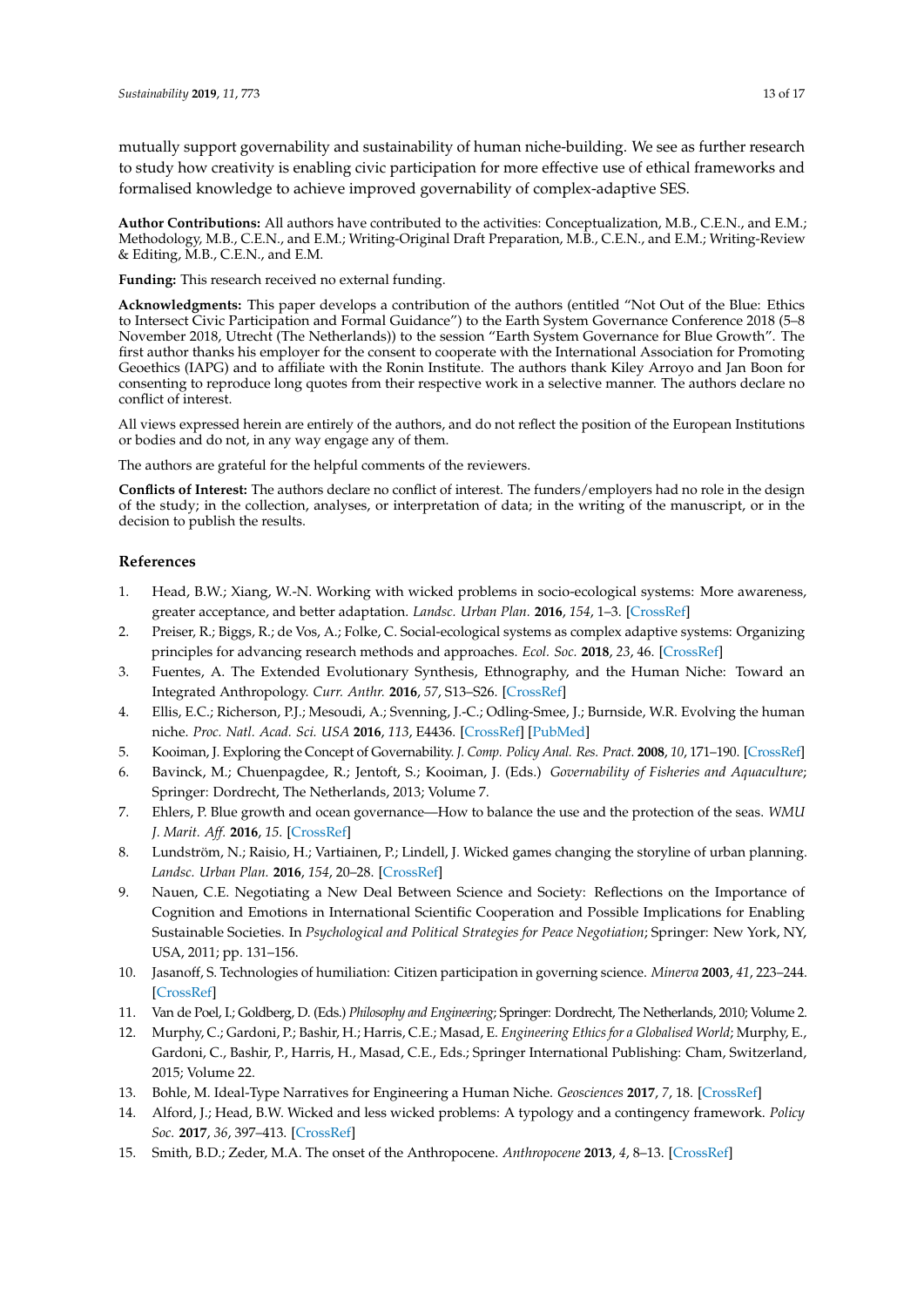- <span id="page-13-7"></span>16. Termeer, C.J.A.M.; Dewulf, A.; Karlsson-Vinkhuyzen, S.I.; Vink, M.; van Vliet, M. Coping with the wicked problem of climate adaptation across scales: The Five R Governance Capabilities. *Landsc. Urban Plan.* **2016**, *154*, 11–19. [\[CrossRef\]](http://dx.doi.org/10.1016/j.landurbplan.2016.01.007)
- <span id="page-13-0"></span>17. Van der Merwe, S.E.; Biggs, R.; Preiser, R. A framework for conceptualizing and assessing the resilience of essential services. *Ecol. Soc.* **2018**, *23*, 12. [\[CrossRef\]](http://dx.doi.org/10.5751/ES-09623-230212)
- <span id="page-13-1"></span>18. Allenby, B.R.; Sarewitz, D. We have made a world we cannot control. *New Sci.* **2011**, *210*, 28–29. [\[CrossRef\]](http://dx.doi.org/10.1016/S0262-4079(11)61113-5)
- 19. Galaz, V.; Moberg, F.; Olsson, E.-K.; Paglia, E.; Parker, C. Institutional and Political Leadership Dimensions of Cascading Ecological Crises. *Public Adm.* **2011**, *89*, 361–380. [\[CrossRef\]](http://dx.doi.org/10.1111/j.1467-9299.2010.01883.x)
- 20. Folke, C.; Jansson, Å.; Rockström, J.; Olsson, P.; Carpenter, S.R.; Stuart Chapin, F.; Crépin, A.-S.; Daily, G.; Danell, K.; Ebbesson, J.; et al. Reconnecting to the biosphere. *Ambio* **2011**, *40*, 719–738. [\[CrossRef\]](http://dx.doi.org/10.1007/s13280-011-0184-y) [\[PubMed\]](http://www.ncbi.nlm.nih.gov/pubmed/22338712)
- <span id="page-13-2"></span>21. Biggs, R.; Schlüter, M.; Biggs, D.; Bohensky, E.L.; BurnSilver, S.; Cundill, G.; Dakos, V.; Daw, T.M.; Evans, L.S.; Kotschy, K.; et al. Toward Principles for Enhancing the Resilience of Ecosystem Services. *Annu. Rev. Environ. Resour.* **2012**, *37*, 421–448. [\[CrossRef\]](http://dx.doi.org/10.1146/annurev-environ-051211-123836)
- <span id="page-13-3"></span>22. Wong, C.M.L.; Lockie, S. Sociology, risk and the environment: A material-semiotic approach. *J. Risk Res.* **2018**, *21*, 1077–1092. [\[CrossRef\]](http://dx.doi.org/10.1080/13669877.2017.1422783)
- <span id="page-13-4"></span>23. Zimmermann, H.-J. Fuzzy set theory. *Wiley Interdiscip. Rev. Comput. Stat.* **2010**, *2*, 317–332. [\[CrossRef\]](http://dx.doi.org/10.1002/wics.82)
- <span id="page-13-5"></span>24. Haff, P.K. Humans and technology in the Anthropocene: Six rules. *Anthr. Rev.* **2014**, *1*, 126–136. [\[CrossRef\]](http://dx.doi.org/10.1177/2053019614530575)
- 25. Edwards, P.N. Knowledge infrastructures for the Anthropocene. *Anthr. Rev.* **2017**, *4*, 34–43. [\[CrossRef\]](http://dx.doi.org/10.1177/2053019616679854)
- <span id="page-13-6"></span>26. Rosol, C.; Nelson, S.; Renn, J. Introduction: In the machine room of the Anthropocene. *Anthr. Rev.* **2017**, *4*, 2–8. [\[CrossRef\]](http://dx.doi.org/10.1177/2053019617701165)
- <span id="page-13-8"></span>27. Hulme, M. *Why We Disagree about Climate Change: Understanding Controversy, Inaction and Opportunity*; Cambridge University Press: Cambridge, UK, 2009.
- 28. Tickell, C. Societal responses to the Anthropocene. *Philos. Trans. Ser. A Math. Phys. Eng. Sci.* **2011**, *369*, 926–932. [\[CrossRef\]](http://dx.doi.org/10.1098/rsta.2010.0302) [\[PubMed\]](http://www.ncbi.nlm.nih.gov/pubmed/21282154)
- 29. Hämäläinen, T.J. Governance Solutions for Wicked Problems: Metropolitan Innovation Ecosystems as Frontrunners to Sustainable Well-Being. *Technol. Innov. Manag. Rev.* **2015**, *5*, 31–41. [\[CrossRef\]](http://dx.doi.org/10.22215/timreview/935)
- 30. Monastersky, R. Anthropocene: The human age. *Nature* **2015**, *519*, 144–147. [\[CrossRef\]](http://dx.doi.org/10.1038/519144a) [\[PubMed\]](http://www.ncbi.nlm.nih.gov/pubmed/25762264)
- 31. Seitzinger, S.; Gaffney, O.; Brasseur, G.; Broadgate, W.; Ciais, P.; Claussen, M.; Erisman, J.W.; Kiefer, T.; Lancelot, C.; Monks, P.S.; et al. International Geosphere-Biosphere Programme and Earth system science: Three decades of co-evolution. *Anthropocene* **2015**, *12*, 3–16. [\[CrossRef\]](http://dx.doi.org/10.1016/j.ancene.2016.01.001)
- 32. Schimel, D.; Hibbard, K.; Costa, D.; Cox, P.; Van Der Leeuw, S. Analysis, Integration and Modeling of the Earth System (AIMES): Advancing the post-disciplinary understanding of coupled human–environment dynamics in the Anthropocene. *Anthropocene* **2015**, *12*, 99–106. [\[CrossRef\]](http://dx.doi.org/10.1016/j.ancene.2016.02.001)
- 33. Tengö, M.; Brondizio, E.S.; Elmqvist, T.; Malmer, P.; Spierenburg, M. Connecting Diverse Knowledge Systems for Enhanced Ecosystem Governance: The Multiple Evidence Base Approach. *AMBIO* **2014**, *43*, 579–591. [\[CrossRef\]](http://dx.doi.org/10.1007/s13280-014-0501-3)
- 34. Reyers, B.; Nel, J.L.; O'Farrell, P.J.; Sitas, N.; Nel, D.C. Navigating complexity through knowledge coproduction: Mainstreaming ecosystem services into disaster risk reduction. *Proc. Natl. Acad. Sci. USA* **2015**, *112*, 7362–7368. [\[CrossRef\]](http://dx.doi.org/10.1073/pnas.1414374112)
- 35. Kowarsch, M.; Garard, J.; Riousset, P.; Lenzi, D.; Dorsch, M.J.; Knopf, B.; Harrs, J.-A.; Edenhofer, O. Scientific assessments to facilitate deliberative policy learning. *Palgrave Commun.* **2016**, *2*, 16092. [\[CrossRef\]](http://dx.doi.org/10.1057/palcomms.2016.92)
- <span id="page-13-9"></span>36. Nauen, C.E.; Hillbrand, U. Underpinning Conflict Prevention by International Cooperation. In *Handbook of International Negotiation*; Springer International Publishing: Cham, Switzerland, 2015; pp. 157–172.
- <span id="page-13-10"></span>37. Jacquet, J.; Pauly, D. Funding Priorities: Big Barriers to Small-Scale Fisheries. *Conserv. Biol.* **2008**, *22*, 832–835. [\[CrossRef\]](http://dx.doi.org/10.1111/j.1523-1739.2008.00978.x) [\[PubMed\]](http://www.ncbi.nlm.nih.gov/pubmed/18637910)
- <span id="page-13-11"></span>38. Pauly, D.; Zeller, D. Catch reconstructions reveal that global marine fisheries catches are higher than reported and declining. *Nat. Commun.* **2016**, *7*, 10244. [\[CrossRef\]](http://dx.doi.org/10.1038/ncomms10244) [\[PubMed\]](http://www.ncbi.nlm.nih.gov/pubmed/26784963)
- <span id="page-13-12"></span>39. FAO. *World Fisheries and Aquaculture 2018—Meeting the Sustainable Development Goals*; FAO: Rome, Italy, 2018.
- <span id="page-13-13"></span>40. Jentoft, S.; Chuenpagdee, R.; Barragán-Paladines, M.J.; Franz, N. *The Small-Scale Fisheries Guidelines*; Jentoft, S., Chuenpagdee, R., Barragán-Paladines, M.J., Franz, N., Eds.; Springer International Publishing: Cham, Switzerland, 2017; Volume 14.
- <span id="page-13-14"></span>41. Agnew, D.J.; Pearce, J.; Pramod, G.; Peatman, T.; Watson, R.; Beddington, J.R.; Pitcher, T.J. Estimating the Worldwide Extent of Illegal Fishing. *PLoS ONE* **2009**, *4*, e4570. [\[CrossRef\]](http://dx.doi.org/10.1371/journal.pone.0004570) [\[PubMed\]](http://www.ncbi.nlm.nih.gov/pubmed/19240812)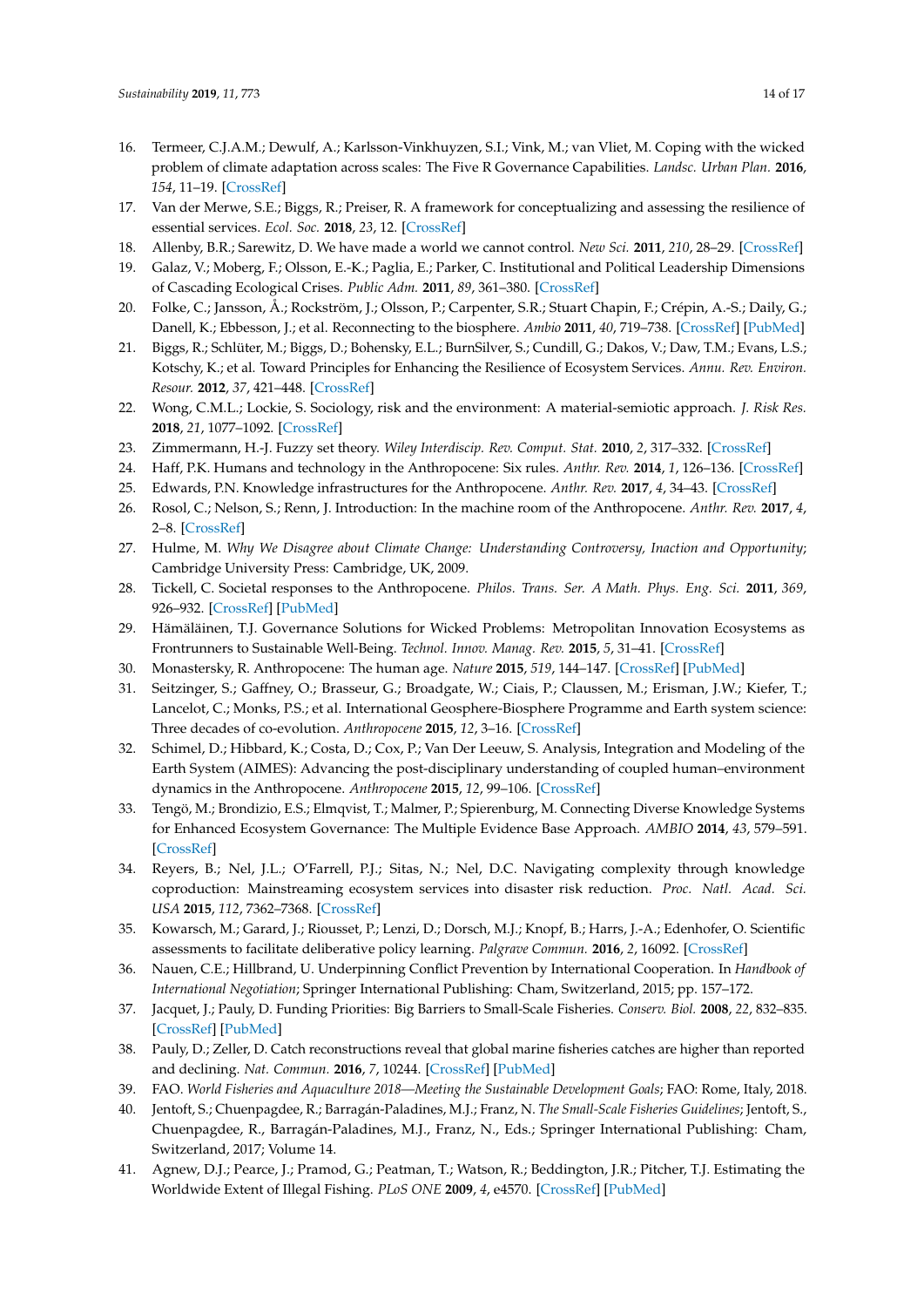- 42. Pramod, G.; Nakamura, K.; Pitcher, T.J.; Delagran, L. Estimates of illegal and unreported fish in seafood imports to the USA. *Mar. Policy* **2014**, *48*, 102–113. [\[CrossRef\]](http://dx.doi.org/10.1016/j.marpol.2014.03.019)
- 43. Telesetsky, A. Laundering Fish in the Global Undercurrents: Illegal, Unreported, and Unregulated Fishing and Transnational Organized Crime. *Ecol. Law Q.* **2015**, *41*, 939–997.
- 44. Pramod, G.; Pitcher, T.J.; Mantha, G. Estimates of illegal and unreported seafood imports to Japan. *Mar. Policy* **2017**, *84*, 42–51. [\[CrossRef\]](http://dx.doi.org/10.1016/j.marpol.2017.06.032)
- <span id="page-14-0"></span>45. Ewell, C.; Cullis-Suzuki, S.; Ediger, M.; Hocevar, J.; Miller, D.; Jacquet, J. Potential ecological and social benefits of a moratorium on transshipment on the high seas. *Mar. Policy* **2017**, *81*, 293–300. [\[CrossRef\]](http://dx.doi.org/10.1016/j.marpol.2017.04.004)
- <span id="page-14-1"></span>46. Jentoft, S.; Chuenpagdee, R. Fisheries and coastal governance as a wicked problem. *Mar. Policy* **2009**, *33*, 553–560. [\[CrossRef\]](http://dx.doi.org/10.1016/j.marpol.2008.12.002)
- <span id="page-14-2"></span>47. FAO. *Voluntary Guidelines for Securing Sustainable Small-Scale Fisheries in the Context of Food Security and Poverty Eradication*; FAO: Rome, Italy, 2015; Available online: [http://www.fao.org/docrep/field/003/](http://www.fao.org/docrep/field/003/ab825f/AB825F00.htm#TOC) [ab825f/AB825F00.htm#TOC](http://www.fao.org/docrep/field/003/ab825f/AB825F00.htm#TOC) (accessed on 15 August 2018).
- <span id="page-14-3"></span>48. Bohle, M. One Realm: Thinking Geoethically and Guiding Small-Scale Fisheries? *Eur. J. Dev. Res.* **2018**, 1–39. [\[CrossRef\]](http://dx.doi.org/10.1057/s41287-018-0146-3)
- <span id="page-14-4"></span>49. Sall, A. Interview with Ms Khady Sarr at the Artisanal Port of Hann. 2013. Available online: [https://www.](https://www.mundusmaris.org/index.php/en/projects/beetween/2013-khadysarr-en) [mundusmaris.org/index.php/en/projects/beetween/2013-khadysarr-en](https://www.mundusmaris.org/index.php/en/projects/beetween/2013-khadysarr-en) (accessed on 15 August 2018).
- <span id="page-14-5"></span>50. Lenselink, N.M. Participation in Artisanal Fisheries Management for Improved Livelihoods in West Africa. A Synthesis of Interviews and Cases from Mauritania, Senegal, Guinea and Ghana. 2002. Available online: <http://www.fao.org/docrep/005/y4281e/y4281e02.htm> (accessed on 15 August 2018).
- <span id="page-14-6"></span>51. Belhabib, D.; Sall, A.; Nauen, C.E. Fishing for Accountability and Performance: The Political Ecology of a Fisheries Aid Project in Senegal. *Mar. Policy*, submitted.
- <span id="page-14-7"></span>52. Sall, A.; Nauen, C.E. *Supporting the Small-Scale Fisheries Guidelines Implementation in Senegal: Alternatives to Top-Down Research*; Springer: Cham, Switzerland, 2017; pp. 609–634.
- <span id="page-14-8"></span>53. Sall, A.; Nauen, C.E. A Small-scale Fisheries Academy to promote co-production of knowledge in the face of globalised markets. In Proceedings of the Development Research Conference, Gothenburg, Sweden, 22–23 August 2018.
- <span id="page-14-9"></span>54. Campbell, L.M.; Gray, N.J.; Fairbanks, L.; Silver, J.J.; Gruby, R.L.; Dubik, B.A.; Basurto, X. Global Oceans Governance: New and Emerging Issues. *Annu. Rev. Environ. Resour.* **2016**, *41*, 517–543. [\[CrossRef\]](http://dx.doi.org/10.1146/annurev-environ-102014-021121)
- <span id="page-14-10"></span>55. Miller, K.A.; Thompson, K.F.; Johnston, P.; Santillo, D. An Overview of Seabed Mining Including the Current State of Development, Environmental Impacts, and Knowledge Gaps. *Front. Mar. Sci.* **2018**, *4*. [\[CrossRef\]](http://dx.doi.org/10.3389/fmars.2017.00418)
- <span id="page-14-11"></span>56. Shukla, A.; Karki, H. Application of robotics in offshore oil and gas industry—A review Part II. *Robot. Auton. Syst.* **2016**, *75*, 508–524. [\[CrossRef\]](http://dx.doi.org/10.1016/j.robot.2015.09.013)
- 57. Shukla, A.; Karki, H. Application of robotics in onshore oil and gas industry—A review Part I. *Robot. Auton. Syst.* **2016**, *75*, 490–507. [\[CrossRef\]](http://dx.doi.org/10.1016/j.robot.2015.09.012)
- 58. Becker, H.J.; Grupe, B.; Oebius, H.U.; Liu, F. The behaviour of deep-sea sediments under the impact of nodule mining processes. *Deep Sea Res. Part II Top. Stud. Oceanogr.* **2001**, *48*, 3609–3627. [\[CrossRef\]](http://dx.doi.org/10.1016/S0967-0645(01)00059-5)
- 59. Aleynik, D.; Inall, M.E.; Dale, A.; Vink, A. Impact of remotely generated eddies on plume dispersion at abyssal mining sites in the Pacific. *Sci. Rep.* **2017**, *7*, 16959. [\[CrossRef\]](http://dx.doi.org/10.1038/s41598-017-16912-2) [\[PubMed\]](http://www.ncbi.nlm.nih.gov/pubmed/29208985)
- <span id="page-14-12"></span>60. Hauton, C.; Brown, A.; Thatje, S.; Mestre, N.C.; Bebianno, M.J.; Martins, I.; Christiansen, S.; Bettencourt, R.; Canals, M.; Sanchez-Vidal, A.; et al. Identifying Toxic Impacts of Metals Potentially Released during Deep-Sea Mining—A Synthesis of the Challenges to Quantifying Risk. *Front. Mar. Sci.* **2017**, *4*, 1–13. [\[CrossRef\]](http://dx.doi.org/10.3389/fmars.2017.00368)
- <span id="page-14-13"></span>61. Teague, J.; Allen, M.J.; Scott, T.B. The potential of low-cost ROV for use in deep-sea mineral, ore prospecting and monitoring. *Ocean Eng.* **2018**, *147*, 333–339. [\[CrossRef\]](http://dx.doi.org/10.1016/j.oceaneng.2017.10.046)
- <span id="page-14-14"></span>62. Richardson, J.W.; Greene, C.R., Jr.; Malme, C.I.; Thomson, D. *Marine Mammals and Noise*; Academic Press Ltd.: London, UK, 1995.
- <span id="page-14-15"></span>63. Durden, J.M.; Jones, D.O.B.; Murphy, K.; Jaeckel, A.; Van Dover, C.L.; Gjerde, K.; Ortega, A.; Jones, D.O.B. A procedural framework for robust environmental management of deep-sea mining projects using a conceptual model. *Mar. Policy* **2017**, *84*, 193–201. [\[CrossRef\]](http://dx.doi.org/10.1016/j.marpol.2017.07.002)
- 64. Durden, J.M.; Lallier, L.E.; Murphy, K.; Jaeckel, A.; Gjerde, K.; Jones, D.O.B. Environmental Impact Assessment process for deep-sea mining in 'the Area'. *Mar. Policy* **2018**, *87*, 194–202. [\[CrossRef\]](http://dx.doi.org/10.1016/j.marpol.2017.10.013)
- <span id="page-14-16"></span>65. Van Dover, C.L.; Ardron, J.A.; Escobar, E.; Gianni, M.; Gjerde, K.M.; Jaeckel, A.; Jones, D.O.B.; Levin, L.A.; Niner, H.J.; Pendleton, L.; et al. Biodiversity loss from deep-sea mining. *Nat. Geosci.* **2017**, *10*, 464–465. [\[CrossRef\]](http://dx.doi.org/10.1038/ngeo2983)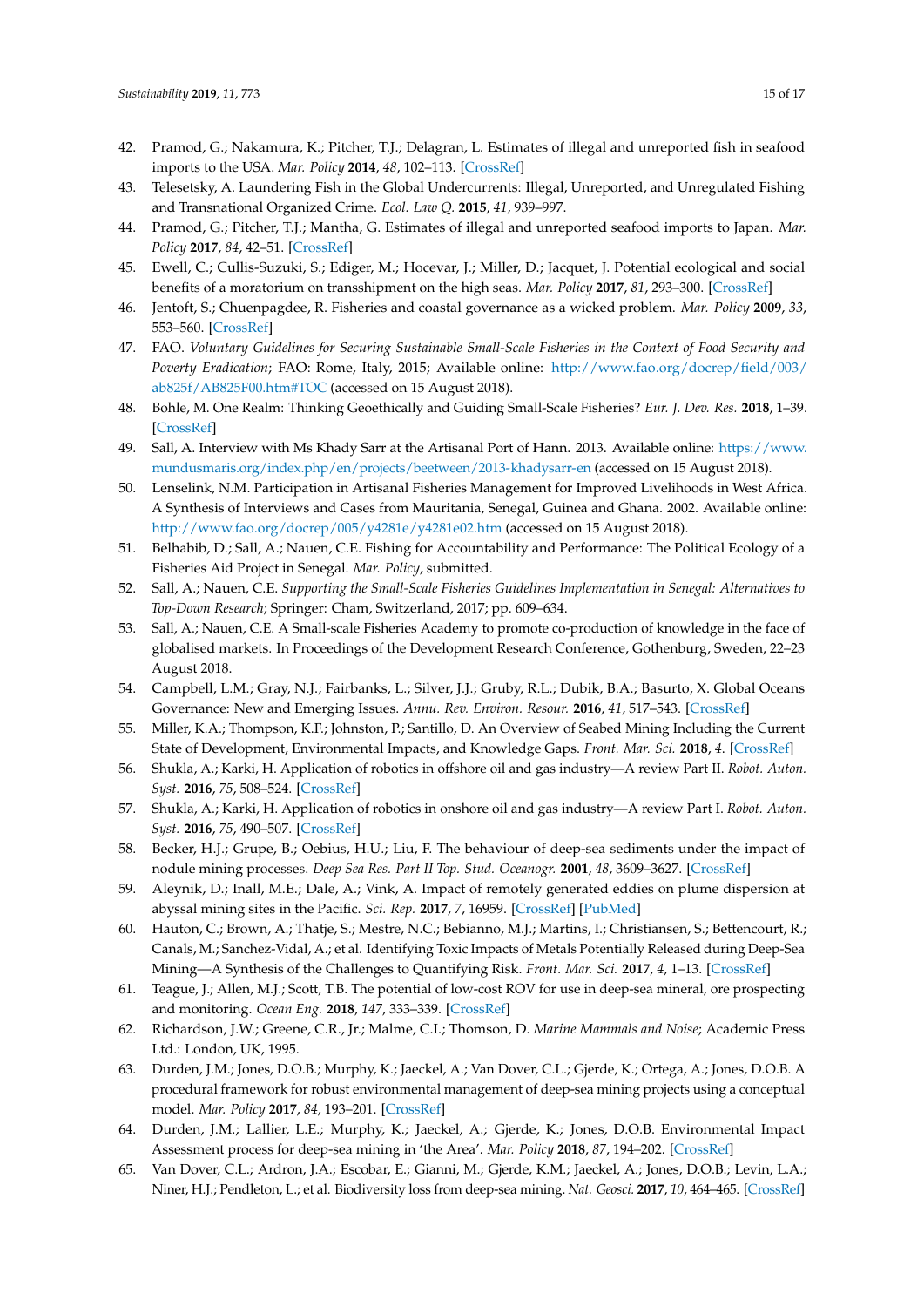- <span id="page-15-0"></span>66. Nurmi, P.A. Green Mining—A Holistic Concept for Sustainable and Acceptable Mineral Production. *Ann. Geophys.* **2017**, *60*. [\[CrossRef\]](http://dx.doi.org/10.4401/ag-7420)
- <span id="page-15-1"></span>67. Boutilier, R.G. Frequently asked questions about the social licence to operate. *Impact Assess. Proj. Apprais.* **2014**, *32*, 263–272. [\[CrossRef\]](http://dx.doi.org/10.1080/14615517.2014.941141)
- 68. Moffat, K.; Zhang, A. The paths to social licence to operate: An integrative model explaining community acceptance of mining. *Resour. Policy* **2014**, *39*, 61–70. [\[CrossRef\]](http://dx.doi.org/10.1016/j.resourpol.2013.11.003)
- 69. Parsons, M.; Nalau, J.; Fisher, K. Alternative Perspectives on Sustainability: Indigenous Knowledge and Methodologies. *Chall. Sustain.* **2017**, *5*, 7. [\[CrossRef\]](http://dx.doi.org/10.12924/cis2017.05010007)
- 70. Hall, N.; Lacey, J.; Carr-Cornish, S.; Dowd, A.-M. Social licence to operate: Understanding how a concept has been translated into practice in energy industries. *J. Clean. Prod.* **2015**, *86*, 301–310. [\[CrossRef\]](http://dx.doi.org/10.1016/j.jclepro.2014.08.020)
- 71. Buhmann, K. Public Regulators and CSR: The 'Social Licence to Operate' in Recent United Nations Instruments on Business and Human Rights and the Juridification of CSR. *J. Bus. Ethics* **2016**, *136*, 699–714. [\[CrossRef\]](http://dx.doi.org/10.1007/s10551-015-2869-9)
- 72. Falck, W.E. Social licencing in mining—Between ethical dilemmas and economic risk management. *Miner. Econ.* **2016**, *29*, 97–104. [\[CrossRef\]](http://dx.doi.org/10.1007/s13563-016-0089-0)
- 73. Cullen-Knox, C.; Haward, M.; Jabour, J.; Ogier, E.; Tracey, S.R. The social licence to operate and its role in marine governance: Insights from Australia. *Mar. Policy* **2017**, *79*, 70–77. [\[CrossRef\]](http://dx.doi.org/10.1016/j.marpol.2017.02.013)
- <span id="page-15-4"></span>74. Dare, M.; Schirmer, J.; Vanclay, F. Community engagement and social licence to operate. *Impact Assess. Proj. Apprais.* **2014**, *32*, 188–197. [\[CrossRef\]](http://dx.doi.org/10.1080/14615517.2014.927108)
- <span id="page-15-2"></span>75. Baines, J.; Edwards, P. The role of relationships in achieving and maintaining a social licence in the New Zealand aquaculture sector. *Aquaculture* **2018**, *485*, 140–146. [\[CrossRef\]](http://dx.doi.org/10.1016/j.aquaculture.2017.11.047)
- <span id="page-15-3"></span>76. Boon, J. Corporate Social Responsibility, Relationships and the Course of Events in Mineral Exploration—An Exploratory Study. Ph.D. Thesis, Carleton University, Ottawa, ON, Canada, 2015.
- <span id="page-15-5"></span>77. Lundström, N.; Mäenpää, A. Wicked game of smart specialisation: A player's handbook. *Eur. Plan. Stud.* **2017**, *25*, 1357–1374. [\[CrossRef\]](http://dx.doi.org/10.1080/09654313.2017.1307328)
- <span id="page-15-9"></span>78. Axelrod, R. *The Evolution of Cooperation*; Basic Books: Cambridge, MA, USA, 1984.
- <span id="page-15-6"></span>79. Berkes, F. From Community-Based Resource Management to Complex Systems: The Scale Issue and Marine Commons. *Ecol. Soc.* **2006**, *11*, art45. [\[CrossRef\]](http://dx.doi.org/10.5751/ES-01431-110145)
- <span id="page-15-7"></span>80. Cullis-Suzuki, S.; Pauly, D. Failing the high seas: A global evaluation of regional fisheries management organisations. *Mar. Policy* **2010**, *34*, 1036–1042. [\[CrossRef\]](http://dx.doi.org/10.1016/j.marpol.2010.03.002)
- <span id="page-15-8"></span>81. Kroodsma, D.A.; Mayorga, J.; Hochberg, T.; Miller, N.A.; Boerder, K.; Ferretti, F.; Wilson, A.; Bergman, B.; White, T.; Block, B.; et al. Tracking the global footprint of fisheries. *Science* **2018**, *359*, 904–908. [\[CrossRef\]](http://dx.doi.org/10.1126/science.aao5646) [\[PubMed\]](http://www.ncbi.nlm.nih.gov/pubmed/29472481)
- <span id="page-15-10"></span>82. Smithonian. Tracking Fishing Vessels Reveals Industry's Toll on the Ocean. Available online: [https://www.smithsonianmag.com/smart-news/tracking-fishing-vessels-reveals-industrys-toll](https://www.smithsonianmag.com/smart-news/tracking-fishing-vessels-reveals-industrys-toll-ocean-180968250)[ocean-180968250](https://www.smithsonianmag.com/smart-news/tracking-fishing-vessels-reveals-industrys-toll-ocean-180968250) (accessed on 15 August 2018).
- <span id="page-15-11"></span>83. Soyer, B.; Leloudas, G.; Miller, D. Tackling IUU Fishing: Developing a Holistic Legal Response. *Transnatl. Envrion. Law* **2018**, *7*, 139–163. [\[CrossRef\]](http://dx.doi.org/10.1017/S2047102517000267)
- 84. Jaeckel, A. Deep seabed mining and adaptive management: The procedural challenges for the International Seabed Authority. *Mar. Policy* **2016**, *70*, 205–211. [\[CrossRef\]](http://dx.doi.org/10.1016/j.marpol.2016.03.008)
- <span id="page-15-17"></span>85. Jaeckel, A.; Ardron, J.A.; Gjerde, K.M. Sharing benefits of the common heritage of mankind? Is the deep seabed mining regime ready? *Mar. Policy* **2016**, *70*, 198–204. [\[CrossRef\]](http://dx.doi.org/10.1016/j.marpol.2016.03.009)
- <span id="page-15-12"></span>86. Boon, J. ISBA Draft Exploitation Regulation—IAPG Comments. Available online: [https://www.isa.org.jm/](https://www.isa.org.jm/files/documents/EN/Regs/2017/Ind/IAPGComments.pdf) [files/documents/EN/Regs/2017/Ind/IAPGComments.pdf](https://www.isa.org.jm/files/documents/EN/Regs/2017/Ind/IAPGComments.pdf) (accessed on 15 August 2018).
- <span id="page-15-13"></span>87. Kelly, R.; Pecl, G.T.; Fleming, A. Social licence in the marine sector: A review of understanding and application. *Mar. Policy* **2017**, *81*, 21–28. [\[CrossRef\]](http://dx.doi.org/10.1016/j.marpol.2017.03.005)
- <span id="page-15-14"></span>88. Filer, C.; Gabriel, J. How could Nautilus Minerals get a social licence to operate the world's first deep sea mine? *Mar. Policy* **2018**, 1–7. [\[CrossRef\]](http://dx.doi.org/10.1016/j.marpol.2016.12.001)
- <span id="page-15-15"></span>89. Sumaila, U.R.; Lam, V.W.Y.; Miller, D.D.; Teh, L.; Watson, R.A.; Zeller, D.; Cheung, W.W.L.; Côté, I.M.; Rogers, A.D.; Roberts, C.; et al. Winners and losers in a world where the high seas is closed to fishing. *Sci. Rep.* **2015**, *5*, 8481. [\[CrossRef\]](http://dx.doi.org/10.1038/srep08481)
- <span id="page-15-16"></span>90. Heffernan, O. How to save the high seas. *Nature* **2018**, *557*, 153–157. [\[CrossRef\]](http://dx.doi.org/10.1038/d41586-018-05079-z) [\[PubMed\]](http://www.ncbi.nlm.nih.gov/pubmed/29743713)